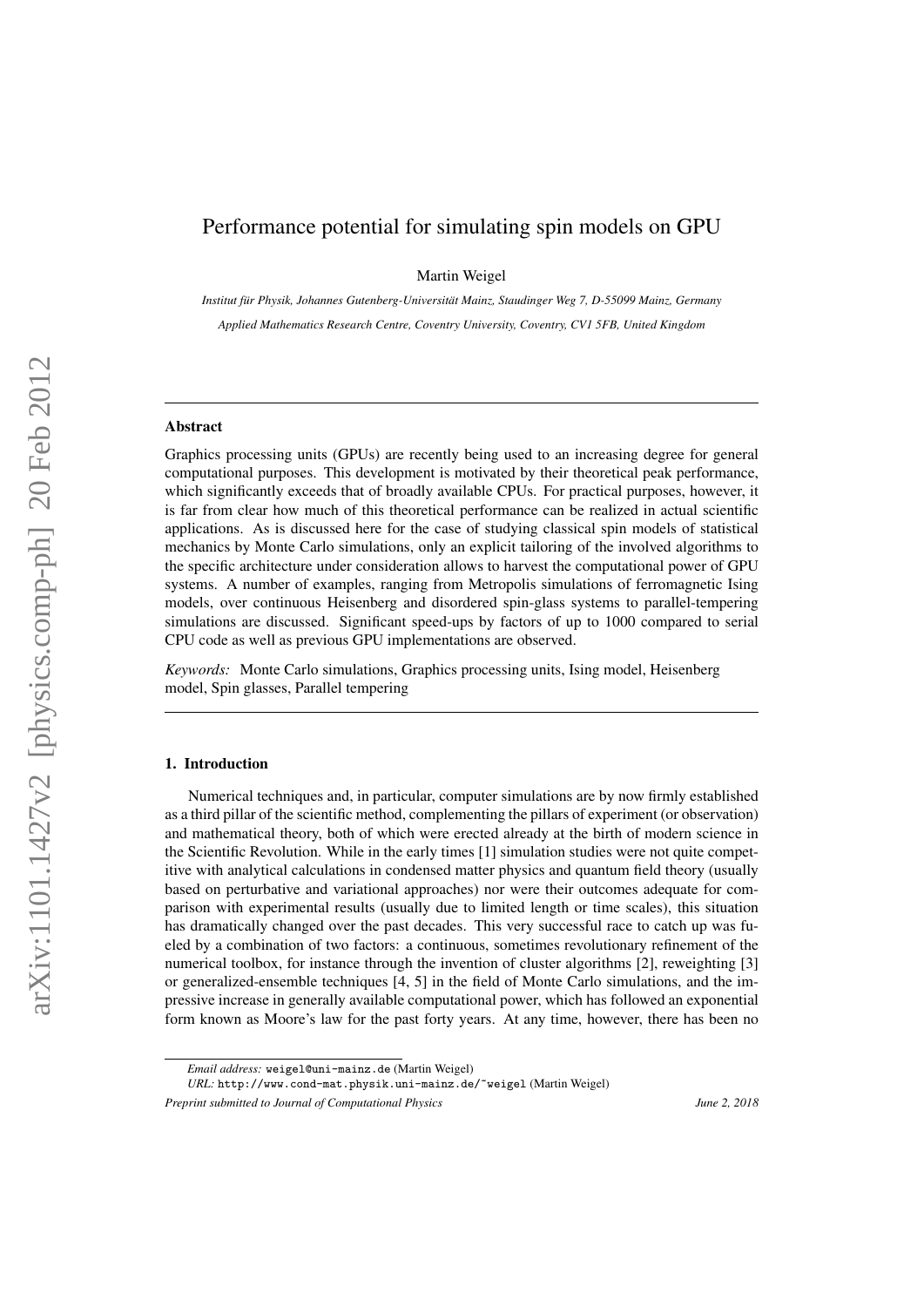shortage of fascinating scientific problems whose computational study required resources at or beyond the cutting edge of the available technology. This has led scientists to regularly use the latest commodity hardware as soon as it became available, but has also motivated the design and construction of a number of special purpose machines such as, e.g., the cluster processor [6] and Janus [7] for the simulation of spin systems or a series of initiatives for QCD calculations with its recent addition of the QPACE architecture [8].

It has been true for the last couple of generations of graphics processing units (GPUs) that their theoretical peak performance, in particular for single-precision floating point operations (FLOP/s), significantly exceeds that of the corresponding x86 based CPUs available at the same time (as of this writing up to around 100 GFLOP/s in CPUs vs. up to 5 TFLOP/s in GPUs). It is therefore natural that scientists and, increasingly, also programmers of commercial applications other than computer games, have recently started to investigate the possible value of GPU based computing for their purposes; for scientific applications see, e.g., Refs. [9–12]. Apart from their mere peak performance, systems based on GPUs or other highly parallel architectures such as the Cell processor [8] might outperform current CPU based systems also in terms of their efficiency, i.e., in terms of FLOP/s per Watt or FLOP/s per Euro and thus might also contribute to the advancement of "green computing" <sup>1</sup>. The low prices and convenient over-the-counter availability of GPU devices clearly make for advantages as compared to custom-built special-purpose machines, for which many man-months or years need to be invested for the design, realization and programming of devices. The relative increase in peak performance of GPUs versus CPUs is achieved at the expense of flexibility, however: while today's CPUs will perform pretty well on most of a large variety of computer codes and, in particular, in a multi-tasking environment where on-the-fly optimizations such as branch prediction are essential, GPUs are optimized for the highly vectorized and parallelized floating-point computations typical in computer graphics applications. A one-to-one translation of a typical code written for CPUs to GPUs will therefore, most often, *not* run faster and, instead, algorithms and parallelization and vectorization schemes must be chosen very carefully to tailor for the GPU architecture in order to harvest any performance increases. The efficiency of such calculations in terms of FLOP/s per *human* time crucially depends on the availability of easily accessible programming environments for the devices at hand. While in view of a lack of such supporting schemes early attempts of general purpose GPU (GPGPU) calculations still needed to encapsulate the computational entities of interest in OpenGL primitives [9], the situation changed dramatically with the advent of device-specific intermediate GPGPU language extensions such as ATI Stream and NVIDIA CUDA [14]. In the future, one hopes to become independent of specific devices with general parallel programming environments such as OpenCL [15].

Classical spin systems have turned out to be extremely versatile models for a host of phenomena in statistical, condensed matter and high-energy physics, with applications ranging from critical phenomena [16] over surface physics [17] to QCD [18]. A rather significant effort, therefore, has been invested over the years into optimized implementations of Monte Carlo simulations of spin models. They hence appear to be particularly suited for an attempt to fathom the potential gain from switching to the GPU architecture. Additionally, there are a plethora of questions relating to classical spin models which, decades of research notwithstanding, are still awaiting a combination of an increase in available computational resources, better algorithms and clever techniques of data analysis to find generally satisfactory answers. This applies, in particular,

<sup>&</sup>lt;sup>1</sup>Incidentally, the Cell based QPACE system is ranked number one in the Green500 list of November 2009 [13].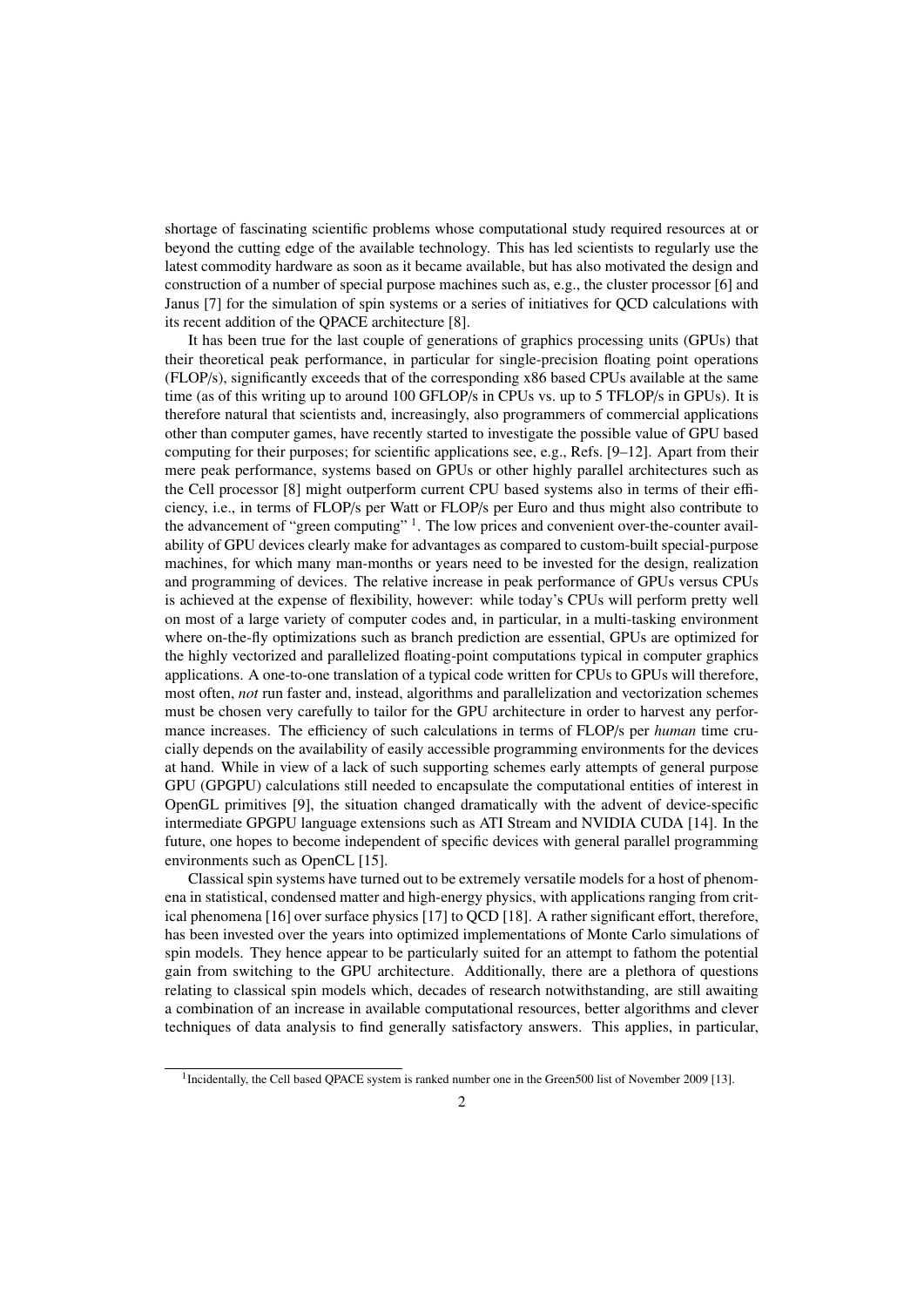to disordered systems such as random-field models and spin glasses [19]. As will be discussed below, due to their short-ranged interactions and the typically simple lattice geometries such models appear to be near ideal problems for GPU calculations. This applies, in particular, to the inherently local single spin-flip algorithms discussed here. For studying the critical behavior of models without disorder, cluster algorithms will outperform any optimized implementation of a local spin-flip dynamics already for intermediate lattice sizes; the possibilities for porting such approaches to GPU will be discussed elsewhere [20]. For disordered systems, on the other hand, efficient cluster algorithms are (with few exceptions [21]) not known. For them, instead, local spin-flip simulations combined with parallel tempering [5] moves are the state of the art.

When comparing GPU and CPU performance for the case of general purpose computational applications, it has become customary to benchmark different implementations in terms of the relative speed-up (or slow-down) of the GPU code versus the CPU implementation [11, 14, 22]. While such numbers make for good selling points for the company producing the "better" type of computational device, it should be clear that speed-ups, being a relative measure, will vary to a large degree depending on how much effort is invested in the optimization of the codes for the different architectures. To avoid this problem, the main focus is put here on the *absolute* performance of different implementations, measured for the present application mostly in the wall-clock time for performing a single spin flip, citing speed-up factors only as an additional illustration of the relative performance. If relative measures of performance are given, the question arises of what type of CPU code to compare to, in particular, since with the advent of multi-core processors and vector extensions such as SSE, CPUs also offer a significant potential for optimizations. I decided here to use serial CPU code, reasonably optimized on the level of a high-level programming language and the use of good compilers, as I feel that this comes closest to what is most often being used in actual simulation studies. As regards the possible effects of further CPU optimizations, see also Ref. [22] which, however, unfortunately does not cite any measures of absolute performance. Simulations of the ferromagnetic Ising model using implementations on GPU have been discussed before [9, 11, 23–25]. Compared to these implementations, the current approach with the double checkerboard decomposition and multihit updates to be discussed below offers significant advantages. Other applications, such as the simulation of ferromagnetic, short-range Heisenberg models, the simulation of Ising spin glasses with asynchronous multi-spin coding or parallel tempering for lattice spin systems are considered here for the first time. For some very recent discussions of further spin models see also Refs. [26, 27].

The rest of this article is organized as follows. In Sec. 2, I give some necessary background on the architecture of the NVIDIA GPUs used in this study and its consequences for algorithm design. Section 3 discusses, in some detail, the chosen implementation of a single-spin flip Metropolis simulation of the two-dimensional (2D) Ising model and its performance as well as a generalization to the three-dimensional (3D) model. Section 4 is devoted to generalizations of these considerations to continuous-spin systems, exemplified in the 2D Heisenberg model. In Secs. 5 and 6, applications to simulations of spin-glass models and the use of parallel-tempering updates are discussed. Finally, Sec. 7 contains my conclusions.

# 2. The NVIDIA architecture

As indicated above, there are significant differences in the general design of CPU and GPU units [28]. CPUs have been optimized over the past decades to be "smart" devices for the rather unpredictable computational tasks encountered in general-purpose computing. Current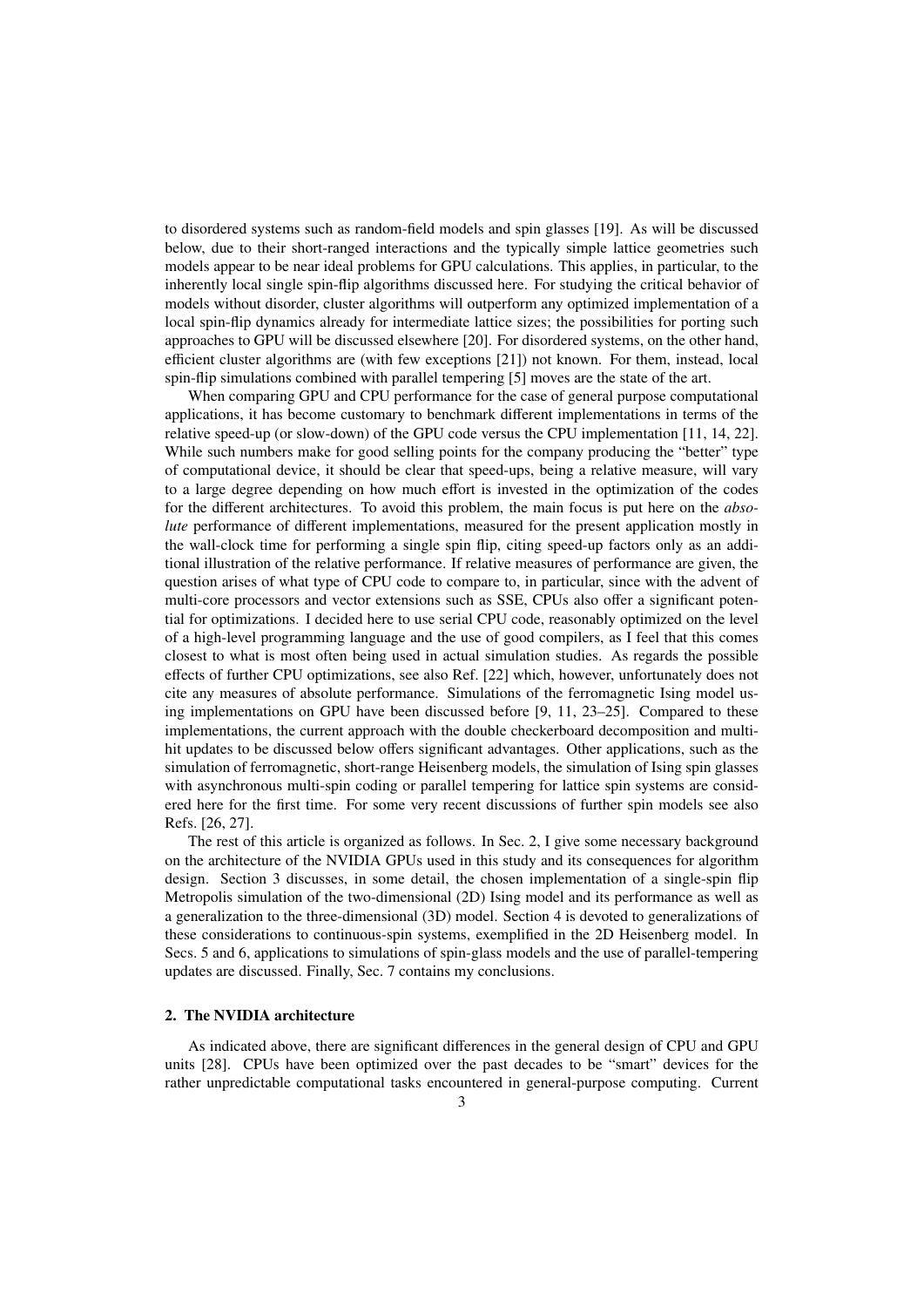

Figure 1: Schematic representation of the architecture of current GPUs. The terminology is borrowed from that used for NVIDIA boards.

Intel CPUs feature about 800 million transistors on one die. A rather small fraction of them is used for the ALUs (arithmetic logic units) doing actual computations, whereas most of the available transistors are devoted to flow control (such as out-of-order execution and branch prediction) and cache memory. This structure is very successful in increasing the performance of *single*-threaded applications, which still make up the vast majority of general computer codes. In contrast, about 80 % of the 1.4 billion transistors on a GPU die of the NVIDIA GT200 series (now superseded by the Fermi architecture) are ALUs. GPUs do not try to be "clever", but they are extremely efficient at doing the same computational steps on different bits of a large data-set in parallel. This is what makes them interesting for applications in scientific computing.

Figure 1 shows a schematic representation of the general architecture of a current GPU. The chip contains a number of multiprocessors each composed of a number of parallel processing units. The systems based on the GT200 architecture used in this study feature 30 multiprocessors of 8 processors each (versus 15 multiprocessors a 32 cores for the GTX 480 Fermi card). The ` systems come with a hierarchy of memory layers with different characteristics. Each processor is equipped with a number of registers which can be accessed with essentially no latency. The processors in a multiprocessor unit have read/write access to a small amount of shared memory (16 KB in the GT200 architecture and 48 KB for Fermi cards) which is on-chip and can be accessed with latencies around a hundred times smaller than those for global memory. The large device or global memory (up to 6 GB in current Tesla systems) is connected with read/write access to all multiprocessors. Latency for global memory accesses is of the order of 400–600 clock cycles (as compared to, e.g., one clock cycle for a multiply or add operation). The additional constant and texture memory areas are cached and designed for read-only access from the processing units, in which case they operate very fast with small latencies. The memory of the host computer cannot be accessed directly from within calculations on the GPU, such that all relevant data need to be copied into and out of the GPU device before and after the calculation, respectively. Since the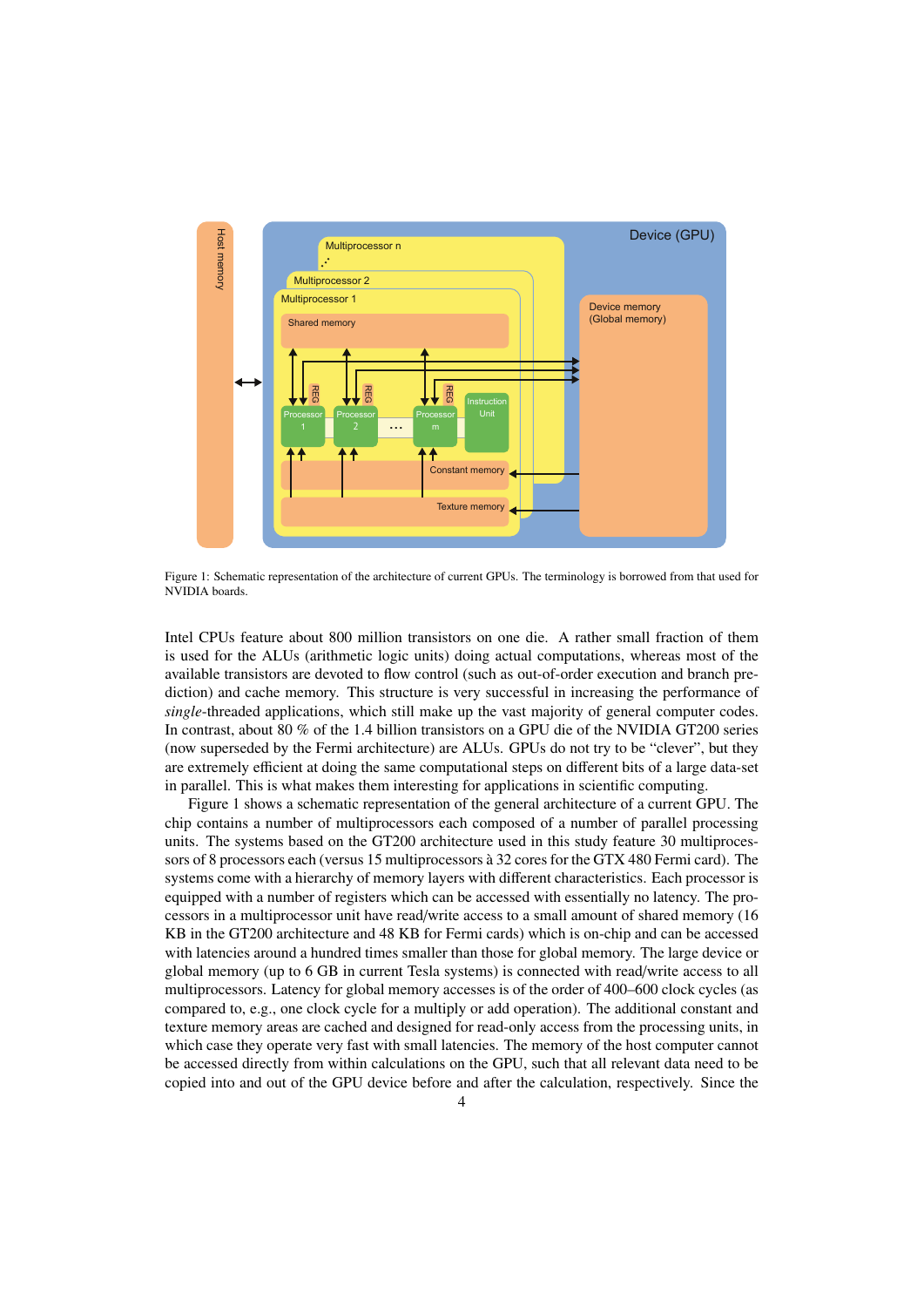

Figure 2: Parallel execution of a GPU program ("kernel") in a grid of thread blocks. Threads within a block work synchronously on the same data set. Different blocks are scheduled for execution independent of each other.

processing units of each multiprocessor are designed to perform identical calculations on different parts of a data set, flow control for this SIMD (single instruction multiple data) type of parallel computations is rather simple. It is clear that this type of architecture is near ideal for the type of calculations typical for computer graphics, namely rendering a large number of triangles in a 3D scene or the large number of pixels in a 2D projection in parallel.

The organization of processing units and memory outlined in Fig. 1 translates into a combination of two types of parallelism: the processing units inside of each multiprocessor work synchronously on the same data set (vectorization), whereas different multiprocessors work truly independent of each other (parallelization). The corresponding programming model implemented in the CUDA framework [14] is outlined schematically in Fig. 2: computations on GPU are encapsulated in functions (called "kernels") which are compiled to the GPU instruction set and downloaded to the device. They are executed in a two-level hierarchic set of parallel instances ("execution configuration") called a "grid" of thread "blocks". Each block can be thought of as being executed on a single multiprocessor unit. Its threads (up to 512 for the GT200 architecture and 1024 for Fermi cards) access the same bank of shared memory concurrently. Ideally, each thread should execute exactly the same instructions, that is, branching points in the code should be reduced to a minimum. The blocks of a grid (up to  $65536 \times 65536$ ) are scheduled independently of each other and can only communicate via global memory accesses. The threads within a block can make use of cheap synchronization barriers and communicate via the use of shared (or global) memory, avoiding race conditions via atomic operations implemented directly in hardware. On the contrary, the independent blocks of a grid cannot effectively communicate within a single kernel call. If synchronization between blocks is required, consecutive calls of the same kernel are required, since termination of a kernel call enforces all block computations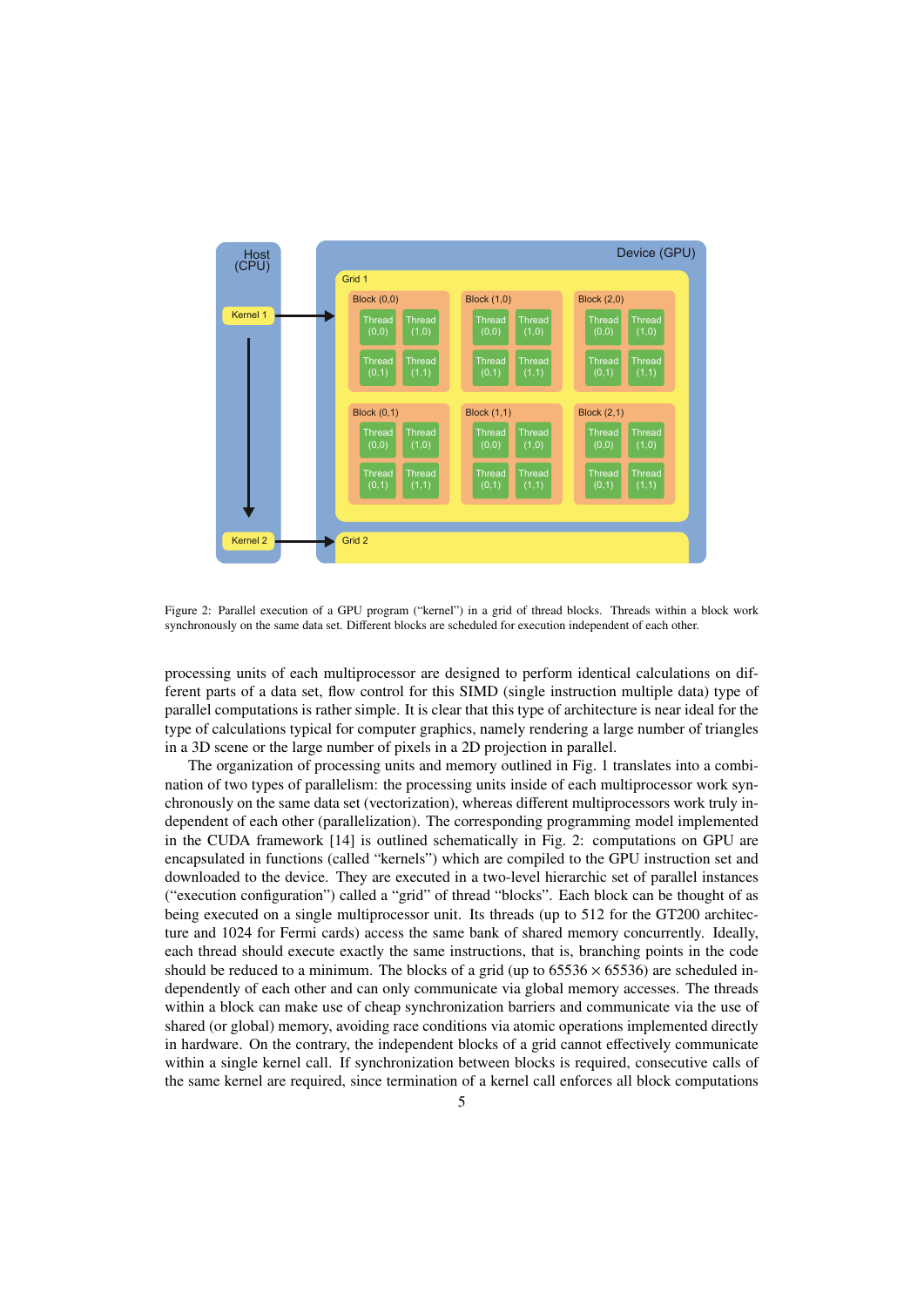and pending memory writes to complete.

Since the latency of global memory accesses is huge as compared to the expense of elementary arithmetic operations, many computational tasks on GPU will be limited by memory accesses, i.e., the bandwidth of the memory subsystem. It is therefore crucial for achieving good performance to (a) increase the number of arithmetic operations per memory access, and (b) optimize memory accesses by using shared memory and choosing appropriate memory access patterns. The latter requirement in particular includes the adherence to the specific *alignment* conditions for the different types of memory and clever use of the *coalescence* phenomenon, which means that accesses to adjacent memory locations issued by the different threads in a block under certain conditions can be merged into a single request, thus greatly improving memory bandwidth. Due to most typical computations being limited by memory accesses, it is important to use an execution configuration with a total number of threads (typically several 1000) much larger than the total number of processing units (240 for the Tesla C1060 and 480 for the GTX 480). If a thread block issues an access, e.g., to global memory, the GPU's scheduler will suspend it for the number of cycles it takes to complete the memory accesses and, instead, execute another block of threads which has already finished reading or writing its data. The good performance of these devices thus rests on the idea of latency hiding and transparent scalability through flexible thread scheduling [29].

# 3. Metropolis simulations of the ferromagnetic Ising model

The layout of the GPU architecture outlined above implies guidelines for the efficient implementation of computer simulation codes. Along these lines, a code for single-spin flip Metropolis simulations of the ferromagnetic Ising model is developed.

# *3.1. General considerations*

We consider a ferromagnetic, nearest-neighbor, zero-field Ising model with Hamiltonian

$$
\mathcal{H} = -J \sum_{\langle i,j \rangle} s_i s_j, \quad s_i = \pm 1 \tag{1}
$$

on square and simple cubic lattices of edge length *L*, using periodic boundary conditions. In the single-spin flip Metropolis simulation scheme for this model each step consists of randomly selecting a spin  $i \in \{1, ..., N = L^d\}$  and proposing a spin flip  $s_i \mapsto -s_i$ , which is accepted according to the Metropolis criterion [1] according to the Metropolis criterion [1]

$$
p_{\rm acc}(s_i \mapsto -s_i) = \min\left[1, \, e^{-\beta \Delta E}\right],\tag{2}
$$

where  $\Delta E/J = 2s_i \sum_{j \text{nn } i} s_j$  corresponds to the energy change incurred by the flip and  $\beta = 1/k_B T$ <br>denotes the inverse temperature. It is straightforward to show that this undate is ergodic, i.e. denotes the inverse temperature. It is straightforward to show that this update is ergodic, i.e., all states of the system can be reached in a finite number of spin-flip attempts with non-zero probability, and satisfies the detailed balance condition ensuring convergence to the equilibrium Boltzmann distribution. In practice, one usually walks through the lattice in a sequential fashion instead of picking spins at random, which requires less pseudo-random numbers and, generically, leads to somewhat faster convergence. This updating scheme, in fact, violates detailed balance, but is consistent with the global balance condition which is sufficient to ensure convergence [30]. This point is of some importance for the GPU implementation developed here, and will be further discussed below in Section 3.4.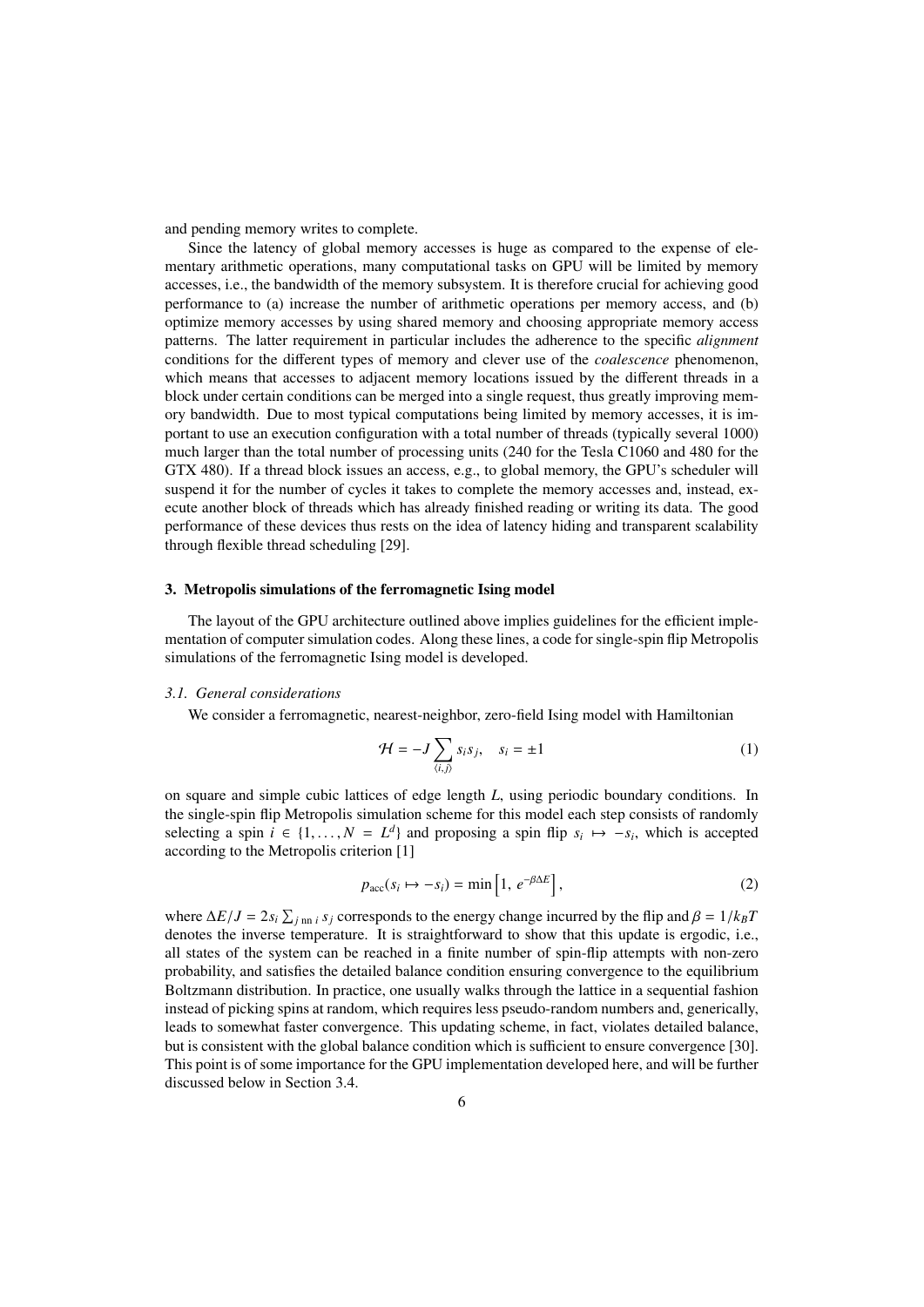

Figure 3: Double checkerboard decomposition of a square lattice of edge length  $L = 32$  for performing a single spin-flip Metropolis simulation of the Ising model on GPU. Each of the  $B \times B = 4 \times 4$  big tiles is assigned as a thread block to a multiprocessor, whose individual processors work on one of the two sub-lattices of all  $T \times T = 8 \times 8$  sites of the tile in parallel.

### *3.2. Double checkerboard decomposition*

To leverage the effect of the massively parallel architecture of GPU devices for simulations of spin models, in most cases domain decompositions where the system is divided into a large number of largely independent sub-units are the only approach with satisfactory scaling properties as the number of processors or the size of the system is increased. For the case of lattice systems, the simplest scheme amounts to a coloring of lattice sites with the minimally feasible number of colors. Here, I focus on bipartite graphs such as the square and (hyper-)cubic lattices where two colors suffice, resulting in a (generalized) checkerboard decomposition [31]. Generalizations to other cases are trivial.

In such a scheme, each site of one sub-lattice can be updated independently of all others (assuming nearest-neighbor interactions only), such that all of them can be treated in parallel followed by an analogous procedure for the second sub-lattice. For an implementation on GPU, the checkerboard decomposition needs to be mapped onto the structure of grid blocks and threads. Although, conceptually, a single thread block suffices to update one sub-lattice in parallel, the limitation to 512 threads per block for the GT200 architecture (resp. 1024 threads for Fermi) enforces an additional block structure for systems of more than 1024 resp. 2048 spins. For the square lattice, in Ref. [11] stripes with a height of two lattice spacings were assigned to independent thread blocks while performing all spin updates in global memory. This has several disadvantages, however: (a) shared memory with its much lower latency is not used at all, (b) determining the indices of the four neighboring spins of each site requires costly conditionals due to the periodic boundary conditions, and (c) the system size is limited to  $L \le 1024$  for GT200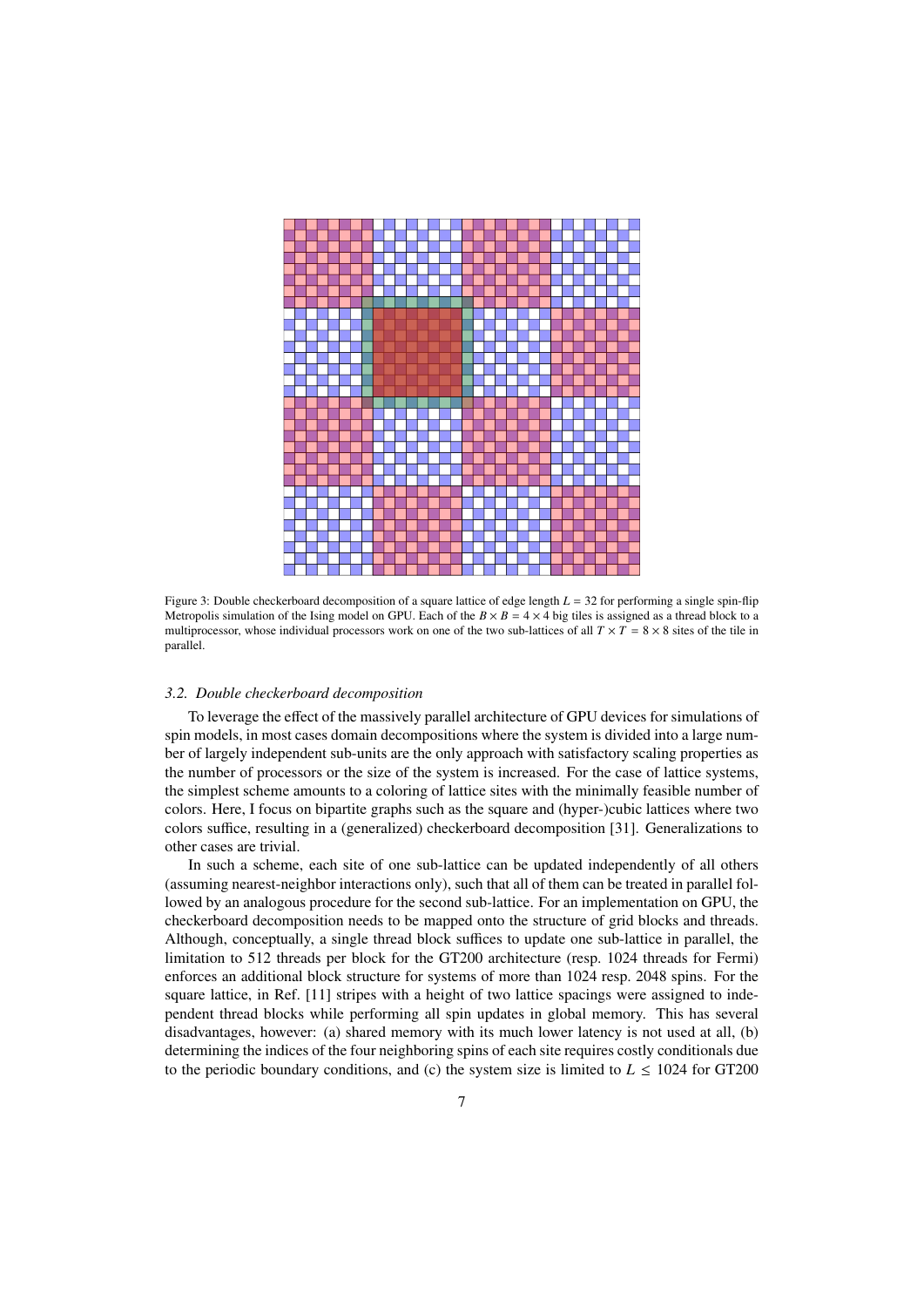$(L \le 2048$  for Fermi). Here, instead, I suggest a more versatile and efficient approach leveraging the inherent power of the memory hierarchy intrinsic to GPUs. To this end a twofold hierarchy of checkerboard decompositions is used. Figure 3 illustrates this for the case of a square lattice: on the first level, the lattice is divided into  $B \times B$  big tiles in a checkerboard fashion. These are then updated by individual thread blocks, where the individual threads exploit a second-level checkerboard decomposition of the  $T \times T$  lattice sites inside each tile. The size of big tiles is thereby chosen such that the spin configuration on the tile (plus a boundary layer of spins) fits into shared memory, such that the spin updates can then be performed entirely inside of this much faster memory area. On the block level, through the checkerboard arrangement all tiles of one ("even") sub-lattice can be updated concurrently before updating the other ("odd") half of tiles. Inside of each block, again all sites of the finer sub-lattices are independent of each other and are therefore updated concurrently by the threads of a thread block.

In summary, the updating procedure looks as follows:

- 1. The updating kernel is launched with  $B^2/2$  thread blocks assigned to treat the *even* tiles of the coarse checkerboard the coarse checkerboard.
- 2. The  $T^2/2$  threads of each thread block cooperatively load the spin configuration of their tile plus a boundary layer into shared memory tile plus a boundary layer into shared memory.
- 3. The threads of each block perform a Metropolis update of each *even* lattice site in their tile in parallel.
- 4. All threads of a block wait for the others to finish at a barrier synchronization point.
- 5. The threads of each block perform a Metropolis update of each *odd* lattice site in their tile in parallel.
- 6. The threads of each block are again synchronized.
- 7. A second kernel is launched working on the  $B^2/2$  *odd* tiles of the coarse checkerboard in the same fashion as for the even tiles the same fashion as for the even tiles.

The cooperative loading of each tile into shared memory is organized in a fashion to ensure *coalescence* of global memory accesses [29], i.e., subsequent threads in each block access consecutive global memory locations wherever possible. While it turns out to be beneficial to load tiles into shared memory already for a single update per spin before treating the second coarse sub-lattice due to an avoidance of bank conflicts in global memory as well as the suppressed need to check for periodic wrap-arounds in determining lattice neighbors, the ratio of arithmetic calculations to global memory accesses is still not very favorable. This changes, however, if a multi-hit technique is applied, where the spins on each of the two coarse sub-lattices are updated several times before returning to the other half of the tiles. As is discussed below in Sec. 3.4, this works well, in general, and only close to criticality somewhat increased autocorrelation times are incurred.

# *3.3. Random number generation*

By design, Monte Carlo simulations of spin systems require a large amount of pseudorandom numbers. Depending on implementation details, for a system as simple as the Ising model, the time required for generating random numbers can dominate the total computational cost. Hence, the efficient implementation of random-number generators (RNGs) in a massively parallel environment is a crucial requirement for the efficient use of the GPU architecture. Speed is not everything, however, and it is well known that the statistical deficiencies that no *pseudo* RNG can entirely avoid can have rather dramatic consequences in terms of highly significant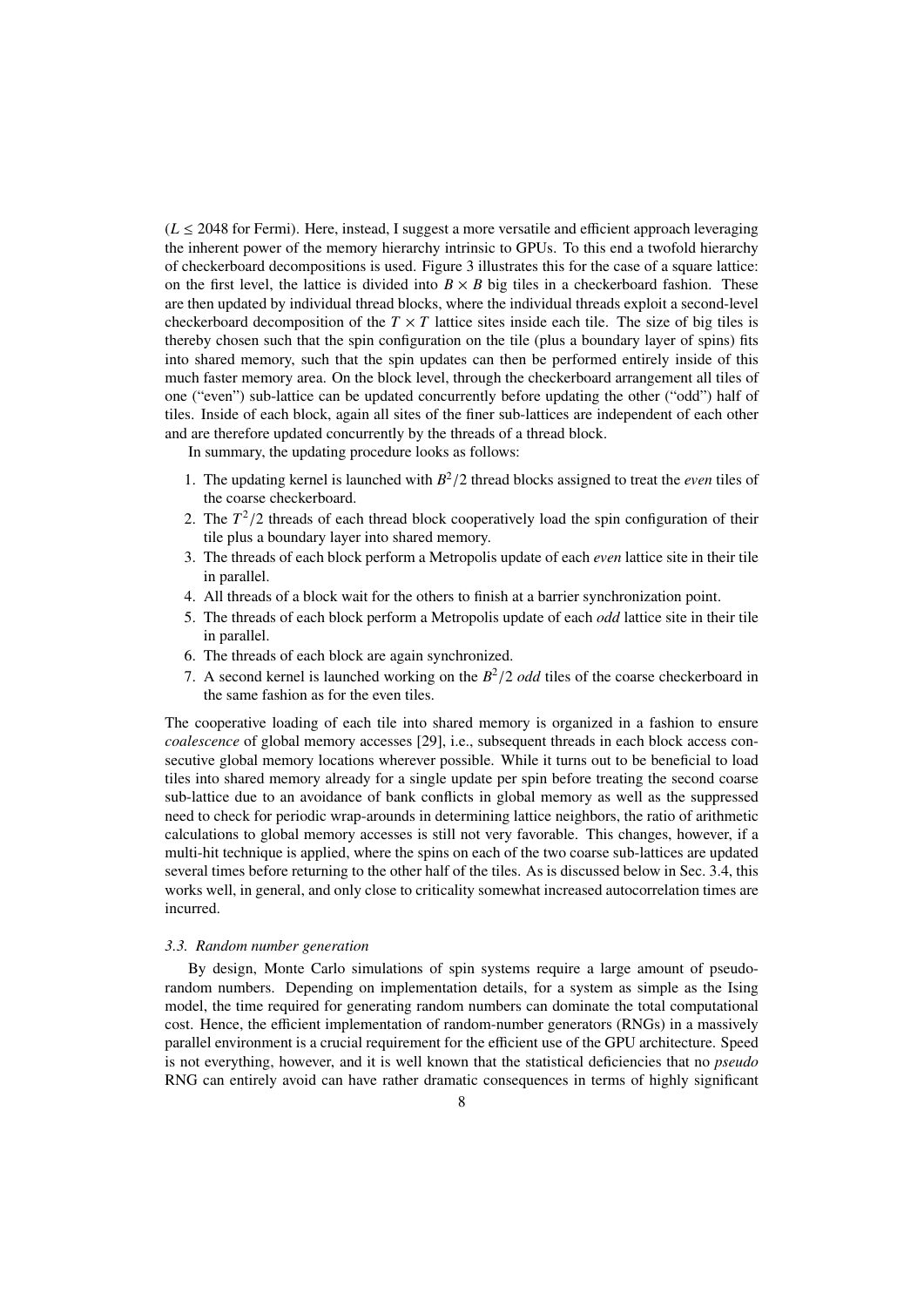deviations of simulation results from the correct answers [32, 33]. Hence, some effort must be invested in the choice and implementation of an appropriate RNG.

From the highly parallel setup described above, it is clear that each of the  $N = L^2/4$  concur-<br>threads must be able to generate its stream of random numbers to a large degree indepenrent threads must be able to generate its stream of random numbers to a large degree independently of all others, since the bottleneck in any configuration with a centralized random-number production would severely impede scaling of the code to a large number of processing units. As each of these (sub-)sequences of random numbers are used in the same simulation, one needs to ensure that (a) either each thread generates different members of the same global sequence of numbers or (b) the sequences generated by different threads are at least statistically uncorrelated. The simplest choice of RNG is given by the linear congruential generator (LCG) of the form

$$
x_{n+1} = (ax_n + c) \bmod m \tag{3}
$$

with  $m = 2^{32}$ . The authors of Ref. [11] used  $a = 1664525$  and  $c = 1013904223$ , originally suggested in Ref. [34]. The period of this generator is small with  $p = 2^{32} \approx 4 \times 10^9$  [35]. In a simulation of a  $4096 \times 4096$  Ising system, for instance, this period is exhausted already after 256 sweeps. On theoretical grounds, it is argued that one actually should not use more than  $\sqrt{p}$ numbers out of such a sequence [35, 36], which would render the sequence of available numbers very short indeed. Additionally, simple LCGs are known to exhibit strong correlations which can be revealed by plotting *k*-tuples of successive (normalized) numbers as points in  $\mathbb{R}^k$ , where it is found that, already for rather small *k*, the points are confined to a sequence of hyperplanes instead of being uniformly distributed. The choice  $m = 2^{32}$  has the advantage that the whole calculation can be implemented entirely in 32-bit integer arithmetic since on most modern architectures (including GPUs) integer overflows are equivalent to taking a modulo operation. For such power of two moduli *m*, however, the period of the less significant bits is even shorter than that of the more significant bits, such that the period of the *k*th least significant bit is only 2*<sup>k</sup>* . An advantage for the parallel calculations performed here is that one can easily skip ahead in the sequence, observing that

$$
x_{n+t} = (a_t x_n + c_t) \operatorname{mod} m,\tag{4}
$$

where

$$
a_t = a^t \mod m, \quad b_t = \sum_{i=1}^t a^i c \mod m. \tag{5}
$$

Therefore, choosing *t* equal to the number  $N = L^2/4$  of threads, all threads can generate numbers out of the same global sequence (3) concurrently. An alternative setup, that cannot quarantee the out of the same global sequence (3) concurrently. An alternative setup, that cannot guarantee the desired independence of the sequences associated to individual RNG instances, however, starts from randomized initial seeds for each generator, without using any skip-ahead [11]. To improve on the drawback of a short period, one might consider moving to a generator with larger *m*, for instance  $m = 2^{64}$ , where the modulo operation again can be implemented by overflows, this time for 64-bit integers, a data type which is also available in the CUDA framework. As multiplier I chose  $a = 2862933555777941757$  with provably relatively good properties [37], where an odd offset, here  $c = 1442695040888963407$ , needs to be chosen to reach the maximal period of  $p = 2^{64} \approx 2 \times 10^{19}$ . As for the 32-bit case, this generator can be used in the parallel framework yielding numbers from a common sequence via skip-ahead, or as independent generators with initial randomized seeds, leading to overlapping sub-sequences.

For high-precision calculations, one normally would not want to rely on a simple LCG. A significant number of generators with much better statistical properties has been developed in the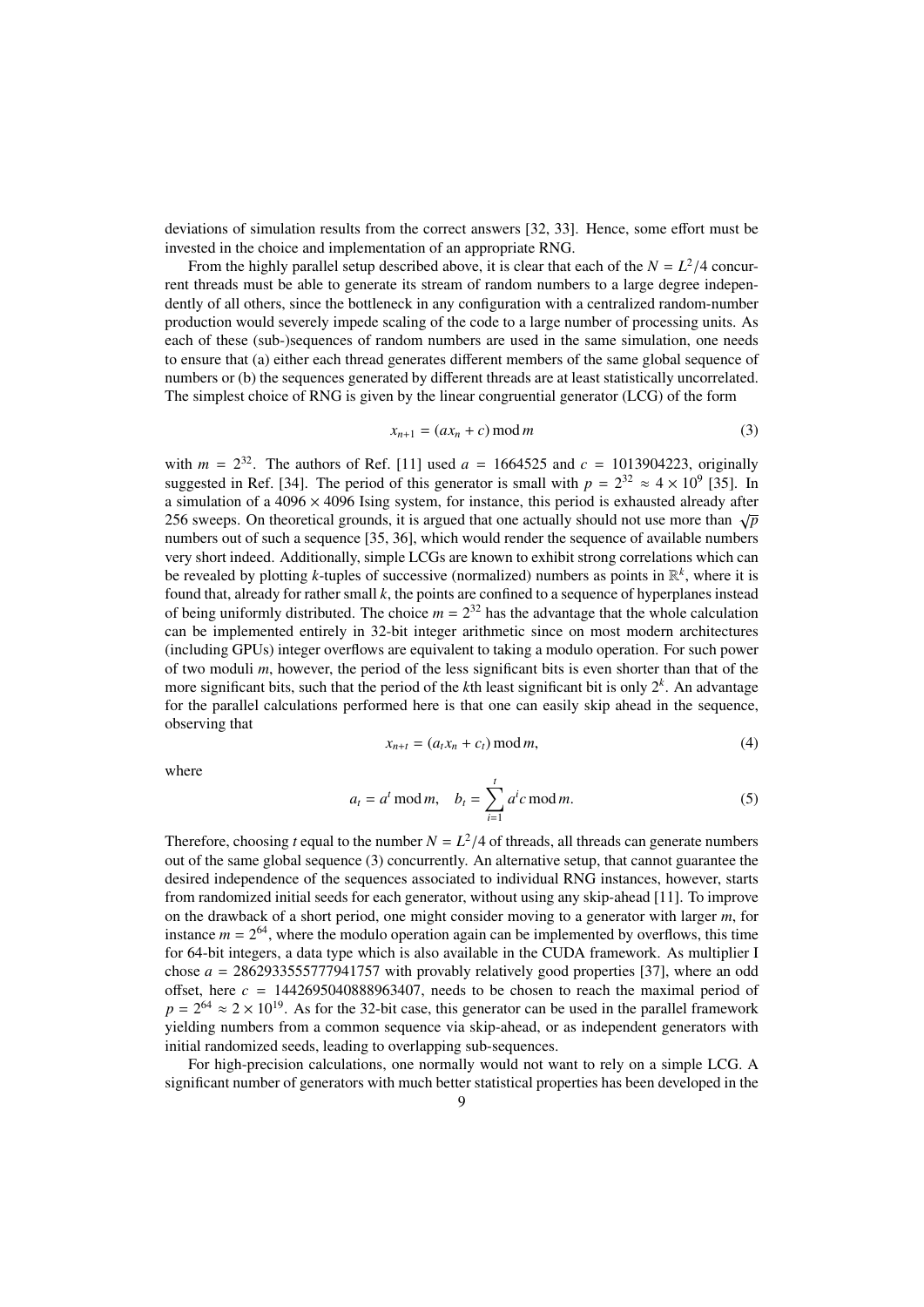

Figure 4: Computer time per random number for running different implementations of pseudo RNGs on a Tesla C1060 GPU as a function of the number of grid blocks employed. The "Fibonacci" generator corresponds to the recursion (7) with  $\alpha = \beta = 1$  and  $r = 521$ ,  $s = 353$ , while "LCG32" and "LCG64" correspond to the recursion (3) with  $m = 2^{32}$  and  $m = 2^{64}$  respectively. All thread blocks use 512 threads  $m = 2^{64}$ , respectively. All thread blocks use 512 threads.

past, for a review see Ref. [36]. For our purposes, however, most of them have severe drawbacks in that they are either quite slow (such as, for instance, generators that combine a number of elementary RNGs or, instead, drop a certain fraction of random numbers generated as in RAN-LUX [38]), that they use a large state to operate on (for instance 624 32-bit words for the popular Mersenne twister [39]), or that it is rather hard to ensure that sequences generated independently are to a reasonable degree uncorrelated (as for most high-quality generators). While a state larger than a few words is usually not a problem for serial implementations, in the framework of GPU computing where fast local (i.e., shared) memory is very limited, it is impossible to use several hundred words per thread of a thread block only for random number generation<sup>2</sup>. A reasonable compromise could be given by generators of the (generalized) lagged Fibonacci type with recursion

$$
x_n = a x_{n-r} \oplus b x_{n-s} \bmod m, \tag{6}
$$

which operate on a buffer of length  $r + s$  with  $s < r$  and have good properties for sufficiently large lags *r* and *s* and choosing  $\oplus = \pm$  [40]. If  $m = 2^w$ , the maximal period is  $p = 2^{w-1}(2^r - 1)$ . For an implementation in single precision arithmetic, i.e.,  $w = 32$ , and  $r = 1279$  (see below), this results in a rather large period  $p \approx 2 \times 10^{394}$ . The recursion (6) can be implemented directly in floating-point arithmetic yielding uniform random numbers  $u_i \in [0, 1]$  via

$$
u_n = \alpha u_{n-r} + \beta u_{n-s} \mod 1. \tag{7}
$$

For good quality one needs  $r \ge 100$ , leading to relatively large storage requirements, but here the generation of *s* random numbers can be vectorized by the threads of a thread block. Therefore,

<sup>&</sup>lt;sup>2</sup>Note that the "official" CUDA implementation of Mersenne twister [14] uses data structures entirely in global memory.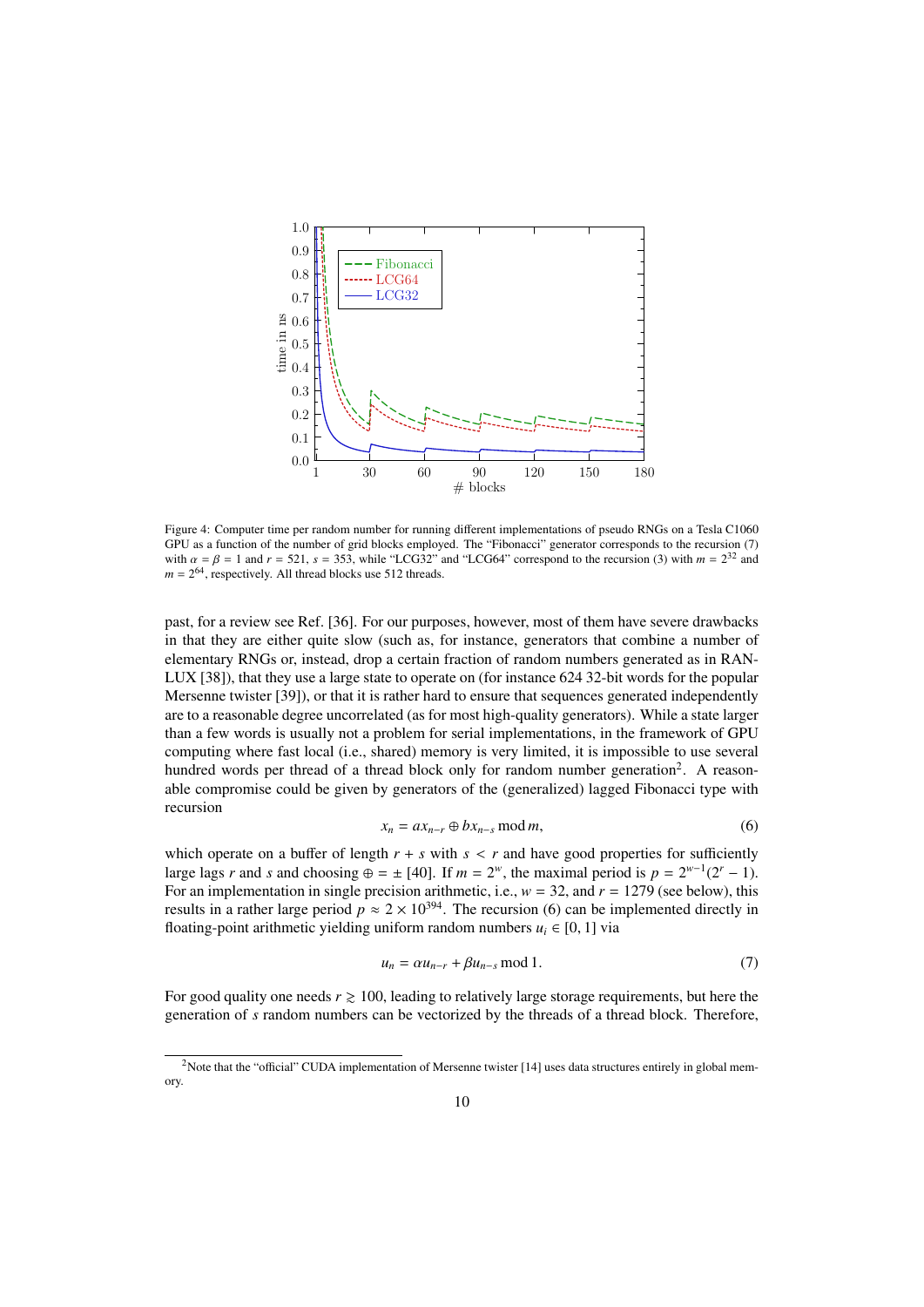Table 1: Internal energy *e* per spin and specific heat  $C_V$  for a 1024  $\times$  1024 Ising model with periodic boundary conditions at  $\beta = 0.4$  from simulations on CPU and on GPU using different random number generators. "LCG32" and "LCG64"<br>correspond to the recursion (3) with  $m = 2^{32}$  and  $m = 2^{64}$ , respectively, while "Fibonacci" denotes the gen  $r = 521$ ,  $s = 353$  and  $r = 1279$ ,  $s = 861$ , respectively. For the "random" versions of LCGs on GPU, the generators for each thread are seeded randomly, while in the other cases all threads sample from the same sequence using skipping according to Eq. (4). ∆rel denotes the deviation from the exact result relative to the estimated standard deviation.

| method                    | $\ell$                   | $\Delta_{\rm rel}$ | $C_V$        | $\Delta_{\rm rel}$ |  |  |
|---------------------------|--------------------------|--------------------|--------------|--------------------|--|--|
| exact                     | 1.106079207              | 0                  | 0.8616983594 | $\Omega$           |  |  |
| sequential update (CPU)   |                          |                    |              |                    |  |  |
| LCG32                     | 1.1060788(15)            | $-0.26$            | 0.83286(45)  | $-63.45$           |  |  |
| LCG64                     | 1.1060801(17)            | 0.49               | 0.86102(60)  | $-1.14$            |  |  |
| Fibonacci, $r = 512$      | 1.1060789(17)            | $-0.18$            | 0.86132(59)  | $-0.64$            |  |  |
| checkerboard update (GPU) |                          |                    |              |                    |  |  |
| LCG32                     | $1.0944121(14) -8259.05$ |                    | 0.80316(48)  | $-121.05$          |  |  |
| LCG32, random             | 1.1060775(18)            | $-0.97$            | 0.86175(56)  | 0.09               |  |  |
| LCG64                     | 1.1061058(19)            | 13.72              | 0.86179(67)  | 0.14               |  |  |
| LCG64, random             | 1.1060803(18)            | 0.62               | 0.86215(63)  | 0.71               |  |  |
| Fibonacci, $r = 512$      | 1.1060890(15)            | 6.43               | 0.86099(66)  | $-1.09$            |  |  |
| Fibonacci, $r = 1279$     | 1.1060800(19)            | 0.40               | 0.86084(53)  | $-1.64$            |  |  |
|                           |                          |                    |              |                    |  |  |

the required ring buffer of length  $r + s$  words is shared by the  $T^2/2$  threads of a block, and hence<br>the storage requirement in only  $2(r+s)/T^2$  words per thread. If one chooses s only slightly larger the storage requirement in only  $2(r+s)/T^2$  words per thread. If one chooses *s* only slightly larger<br>than the number of threads per block, only a few words per thread are consumed. A number of than the number of threads per block, only a few words per thread are consumed. A number of good choices for the lags *r* and *s* are collected in Ref. [40]. The best performance is achieved for unity multipliers  $\alpha = \beta = 1$ , at only moderately reduced quality of the resulting random numbers. In this setup, different thread blocks use different sequences. Prescriptions for ensuring disjunct sequences are described in Ref. [40]. In view of the astronomic period, however, it appears safe to just seed the ring buffers of the generators for different blocks with an independent RNG.

The LCG generator (3) with  $m = 2^{32}$  and  $m = 2^{64}$  as well as the generalized Fibonacci generator (7) were implemented and benchmarked on a Tesla C1060 GPU. The LCGs have been realized with 32- and 64-bit integers, respectively, using the multipliers listed above. For the Fibonacci generator, I chose  $\alpha = \beta = 1$  and lags  $r = 521$  and  $s = 353$  (suitable for simulations with tile size up to  $T = 16$ ). The generators were test with a variable number of blocks of 512 threads each (where 512 is the maximum number of threads allowed on the C1060 device). All generator state information is kept in shared memory. The results are displayed in Fig. 4. The characteristic zig-zag pattern results from the commensurability (or not) of the number of blocks *b* with the number of 30 multiprocessors on the device, such that the performance is best if  $b = 30\ell, \ell = 1, 2, \ldots$  and worst if  $b = 30\ell + 1$ , since in the latter case 29 of the multiprocessors are idle once the last batch of blocks has been scheduled for execution. The 32-bit LCG is found to take at best 0.036 ns per random number, whereas the 64-bit LCG and the lagged Fibonacci generator are about 3.5 and 4.3 times slower, respectively.

The quality of the streams of random numbers generated in this way was tested with the Metropolis update simulation of the 2D Ising model using the double checkerboard update. The resulting estimates for the internal energy and specific heat of a system of edge length  $L = 1024$ and inverse temperature  $\beta = 0.4$  from simulations employing a number of different generators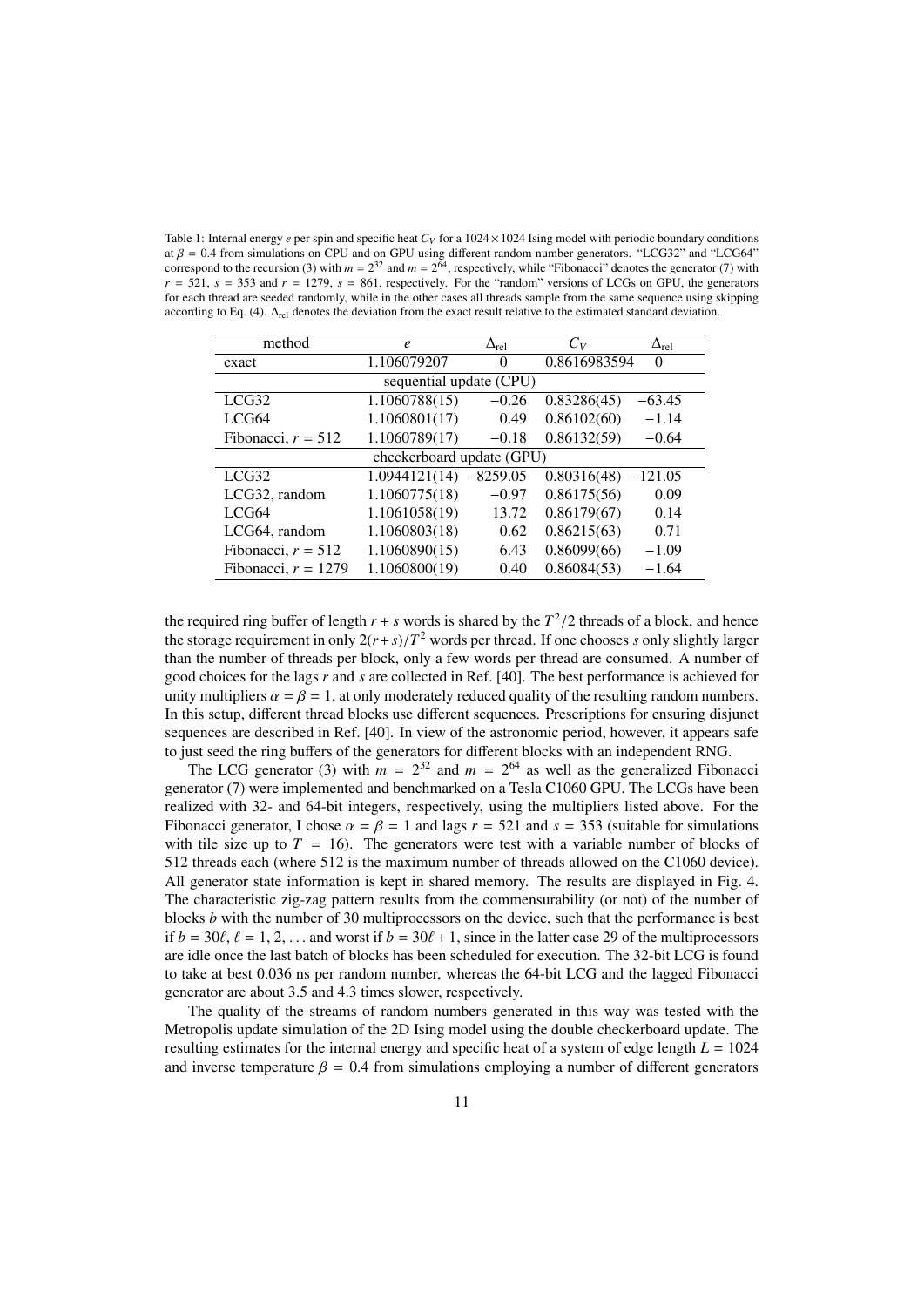are collected in Tab. 1. For comparison, the exact results calculated according to Ref. [41] are shown as well. For the sequential updates on CPU, the dominant correlations and short period of the 32-bit LCG lead to highly significant deviations at the chosen rather high level of statistics  $(10<sup>7</sup>$  updates per spin), which are, however, only visible in the specific heat data. Already the 64-bit LCG and likewise the Fibonacci generator result in data completely consistent with the exact values at the given level of statistical accuracy. The double checkerboard simulations on GPU, on the other hand, appear to be much more sensitive to correlations in the RNGs. If all threads sample from the same sequence of random numbers using skipping according to Eq. (4), the 32-bit LCG produces astronomic and the 64-bit LCG still sizable deviations from the exact result, cf. the data collected in Tab 1. Somewhat surprisingly, no significant deviations are produced from either LCG when seeding the LCG of each thread randomly and independently with another RNG. In some sense, this setup appears to mimic the effects of a combined generator [34]: although all of the sequences traversed by individual threads have significant overlap with each other, the random shifts between different sequences are sufficient to cancel the correlation effects. The Fibonacci generators of Eq. (7), on the other hand, do not suffer from such problems, although deviations are again larger than for the sequential implementation, and one needs to go to a lag as large as  $r = 1279$  to get fully satisfactory results for the system at hand. Note that the observed differences between CPU and GPU results are entirely due to the different order of spin updates in the sequential and checkerboard setups, and have nothing to do with shortcomings of the GPU architecture. In particular, all the generators (and variants) implemented here on GPU in connection with the corresponding simulation codes guarantee completely reproducible results, i.e., the sequence of generated spin configurations only depends on the initial seeding of the RNGs and not the order in which different blocks or threads are executed.

For general practical applications, the use of the lagged Fibonacci generator appears to be a reasonable compromise in that it is only rather insignificantly slower than the 64-bit LCG, but produces random numbers of substantially better quality. The setup with randomly seeded independent LCGs per thread also yields satisfactory results (and can be very fast), but in the absence of a deeper understanding of how correlations are destroyed in this setup, it cannot be entirely recommended for high-precision studies of simple, discrete models such as the Ising ferromagnet considered here. For systems with continuous degrees of freedom or with additional quenched disorder, however, such correlation effects are presumably less of a problem.

# *3.4. Balance and autocorrelations*

It is worthwhile to note that the checkerboard update, like the sequential update of lattice sites usually applied in a scalar computing context, does not satisfy detailed balance (see, e.g., Ref. [30]),

$$
T({s'_i}) \to {s_i})p_{\beta}({s'_i}) = T({s_i}) \to {s'_i})p_{\beta}({s_i}),
$$
\n(8)

on the level of single spin flips since the probability of selecting a spin twice for updating in direct succession vanishes if the lattice sites are treated in a deterministic order. The global balance condition,

$$
\sum_{\{s'_i\}} T(\{s'_i\} \to \{s_i\}) p_{\beta}(\{s'_i\}) = \sum_{\{s'_i\}} T(\{s_i\} \to \{s'_i\}) p_{\beta}(\{s_i\}) = p_{\beta}(\{s_i\}),
$$
(9)

on the other hand, which is sufficient to ensure convergence of the chain [42], stays satisfied at all times. The same holds true if the checkerboard update is applied in a multi-hit fashion with each coarse sub-lattice being updated  $k \ge 1$  times before moving on to the other sub-lattice. Although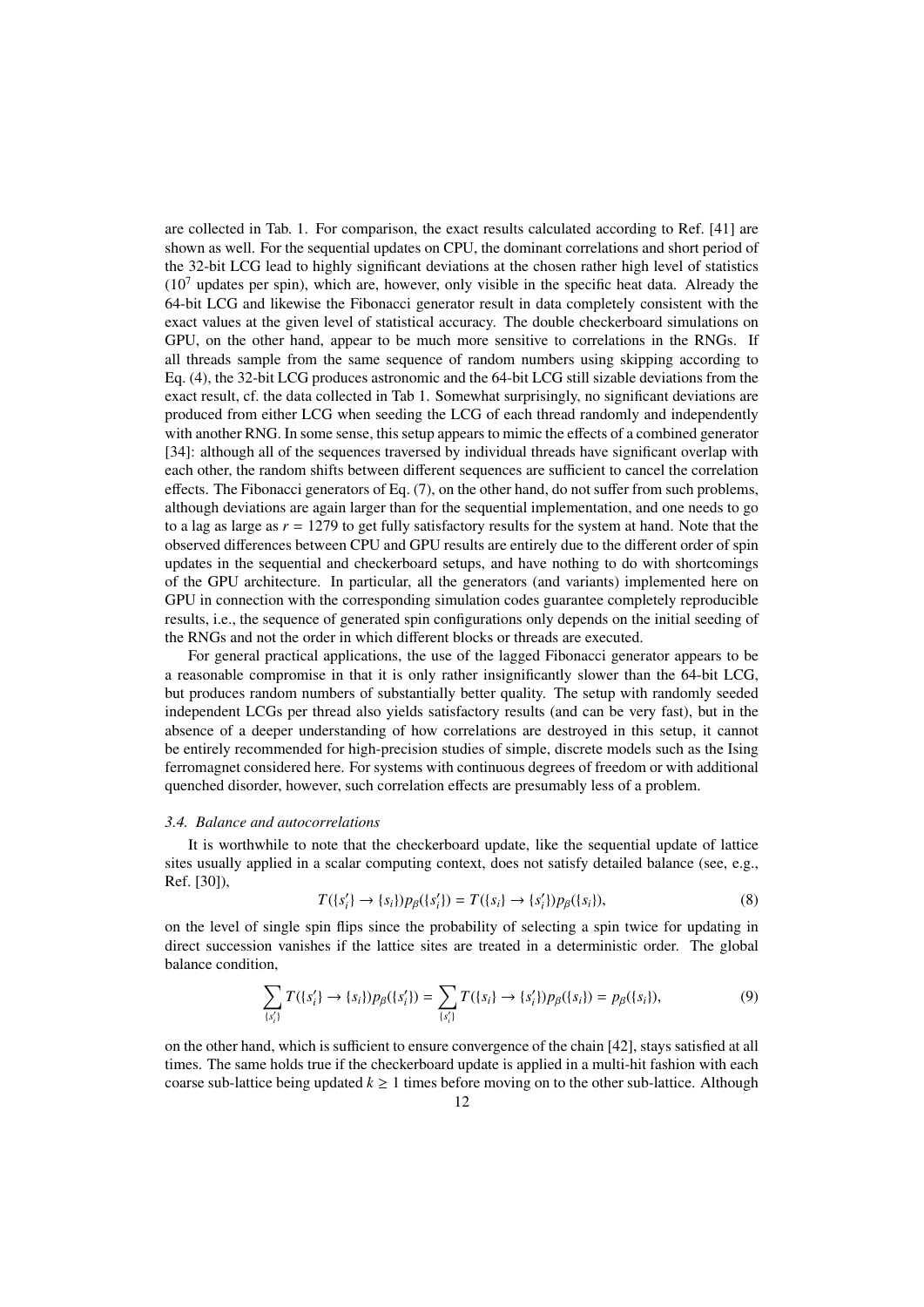

Figure 5: Integrated autocorrelation times of the internal energy for simulations of an 128×128 Ising model as a function of inverse temperature β. The GPU calculations were performed with different numbers *<sup>k</sup>* of multi-hit updates, but at a constant total number of updates.

detailed balance is not required for sampling the equilibrium distribution, it can be recovered, if desired, e.g., to ensure that certain dynamical properties hold, on the level of compound moves such as lattice sweeps. Denote, for instance, an update of the even sub-lattice with "A" and an update of the odd sub-lattice with "B" and a measurement time by "M". Then, a sequence of the form

# *AAAA*(*M*)*AAAABBBB*(*M*)*BBBBAAAA*(*M*)*AAAABBBB*(*M*)*BBBB* · · ·

satisfies detailed balance with respect to compound updates and is hence more symmetric than the naive multi-hit implementation.

While the multi-hit approach with  $k > 1$  is a perfectly valid updating scheme, it is clear that very close to the critical point it will be somewhat slower than the  $k = 1$  version at decorrelating the system as soon as the correlation length  $\xi$  exceeds the size T of the tiles. Assuming that  $\xi \geq T$ , it takes

 $\tau_{\text{tile}} \sim T^2$ 

sweeps to decorrelate the configuration of the tile or, equivalently, for information traveling diffusively to cross the tile. For  $k \gg \tau_{\text{tile}}$ , one expects multi-hit updates to become inefficient. Figure 5 shows the resulting integrated autocorrelation times [43, 44]  $\tau_{int}$  of the internal energy of a  $128 \times 128$  Ising system as a function of inverse temperature  $\beta$  and comparing the CPU calculation with GPU simulations with multi-hit updates ranging from  $k = 1$  up to  $k = 100$ , using tiles of  $T \times T = 16 \times 16$  spins. Note that, in the same way as sequential spin updates in a scalar simulation have different autocorrelation times than purely random updates, the checkerboard (i.e., GPU) way of updating the spins yields slightly different autocorrelation times than the sequential update on CPU. This effect, however, appears to be weak. Apart from the general expected rounded divergence of autocorrelation times in the vicinity of the critical coupling  $\beta_c = \frac{1}{2} \ln(1 + \sqrt{2}) \approx 0.44069$ , Fig. 5 clearly reveals the relative increase of  $\tau_{\text{int}}$  as *k* is increased. As a result, in the vicinity of  $\beta_c$  there are two competing effects: increasing *k* reduces the overhead of loading tiles from global memory and thus decreases spin-flip times, whereas at the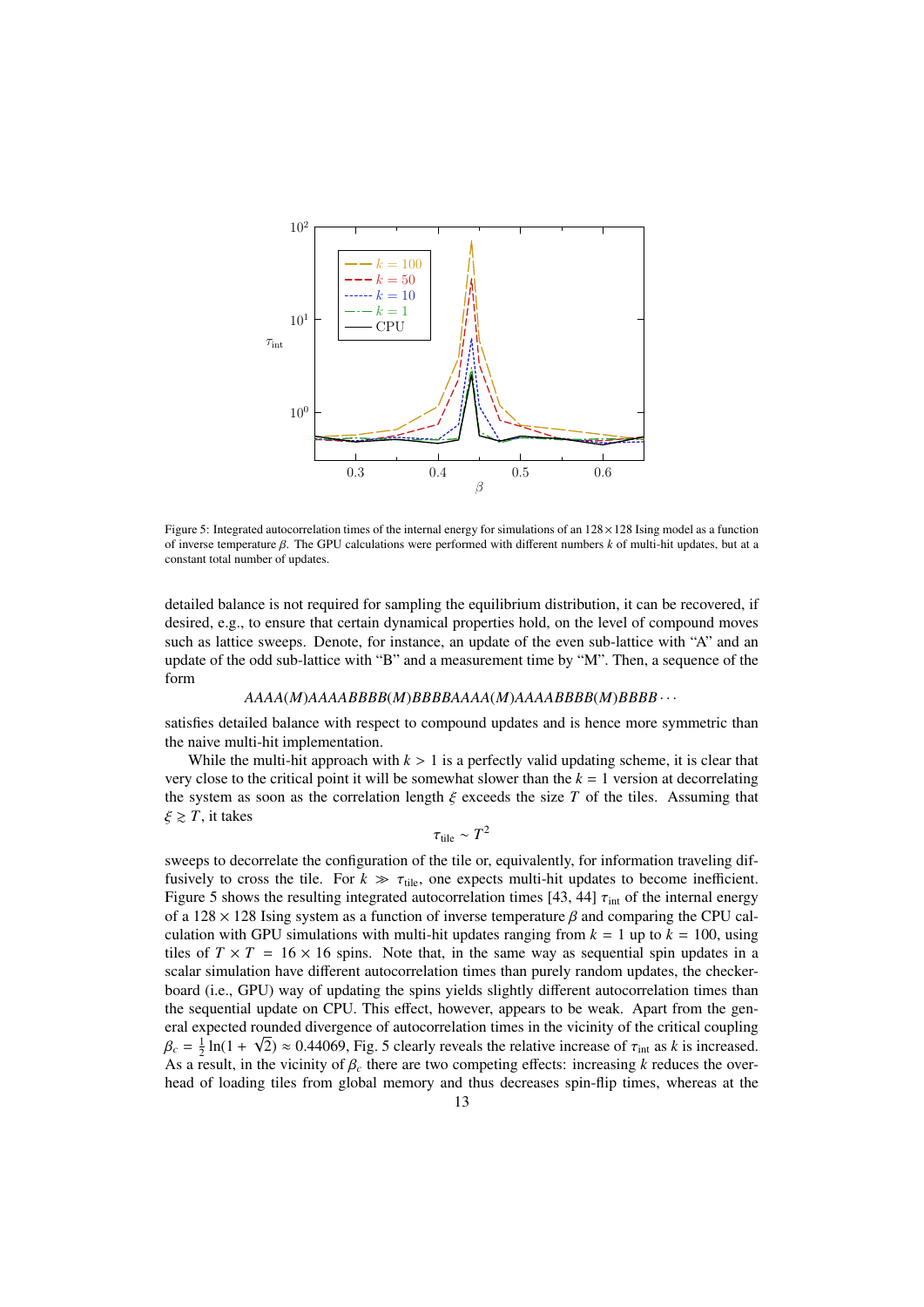

Figure 6: Re-scaled autocorrelation times  $\tilde{\tau}_{int} = \tau_{int} t_{flip}$  for the  $128 \times 128$  Ising system and double checkerboard updates on GPU for different values of the multi-hit parameter *k*. Minimal  $\tilde{\tau}_{int}$  corresponds to a minimum time of generating a statistically independent spin configuration.

same time it increases autocorrelation times, thus reducing sampling efficiency. As a result, the autocorrelation time in physical units,

$$
\tilde{\tau}_{\rm int}=\tau_{\rm int}t_{\rm flip},
$$

where  $t_{\text{flip}}$  denotes the real time for a single spin flip, such that  $L^2 \tilde{\tau}_{\text{int}}$  corresponds to the real time for generating an effectively uncorrelated spin configuration close to  $\beta$ , has a minimum at time for generating an effectively uncorrelated spin configuration, close to <sup>β</sup>*<sup>c</sup>* has a minimum at intermediate values of  $k$ . This is illustrated in Fig. 6, again for a  $128 \times 128$  system with tile size *T* = 16, where it is seen that, in the vicinity of  $\beta_c$ , multi-hit updates with  $k \approx 10$  appear to be optimal.

#### *3.5. Performance in 2D*

Using the double checkerboard decomposition loading tiles into shared memory and the RNGs discussed above, an optimized code was first constructed for the case of the square-lattice Ising model. The sample code, which has undergone significant further optimizations as compared to the version discussed in Ref. [45], can be downloaded from the author's web site [46].

It is a well-known trick valid for discrete models to tabulate the exponential occurring in the acceptance criterion (2) in advance and use a look-up instead of calculating the exponential directly. It appears natural to store this array in constant memory which is fast through caching [29]. This memory, however, is optimized for the different threads of a block synchronously accessing the *same* memory element, which is not the typical case here since different spins usually have different local interaction energies. It is found more efficient, therefore, to store this table in texture memory which is fast with different threads accessing different memory locations. While for the CPU code it is beneficial to save arithmetic cycles by drawing random numbers and looking up the value of the Boltzmann factor only when <sup>∆</sup>*<sup>E</sup>* > 0, this is not the case on GPU, where such an approach results in thread divergence requiring the corresponding branch to be visited twice. For the code discussed here, I used a single variable of the high-level language to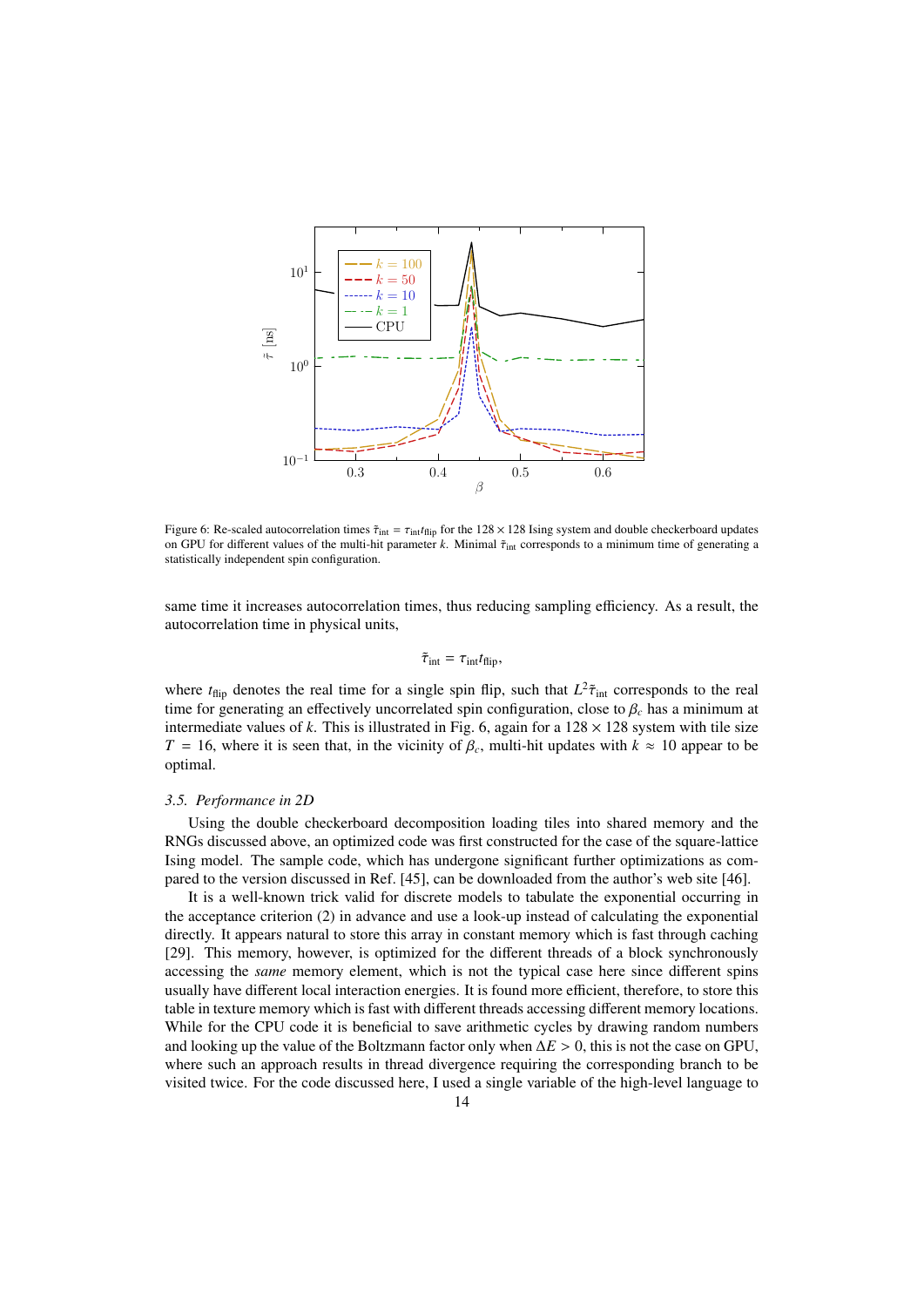

Figure 7: Spin-flip times in nanoseconds for  $k = 100$  multi-hit updates of the square-lattice Ising model as a function of linear system size *L*. The lines correspond to different block sizes *T*.

represent a spin. Performance differences depending on whether int (32 bit), short int (16 bit) or char (8 bit) variables are used are only very moderate. The results discussed below are for int variables. A multi-spin coded version is discussed below in Sec. 5.

The optimum choice of the size *T* of tiles depends on system size and is determined by the relative resource utilization on the considered GPU device. The corresponding measured spinflip times for  $k = 100$  shown in Fig. 7 are easily understood from the parameters of the Tesla C1060 device at hand: tiles should be large enough to provide a sufficient number of threads in each block. The optimum load is seen when each multiprocessor is assigned with the maximum number of eight thread blocks. Since each multiprocessor can accommodate a maximum allowed number of 1024 threads, this results in 128 threads per block. This number is reached for tiles of size  $16 \times 16$  spins (remember that each thread updates two sites). This choice turns out to be optimal for lattice sizes  $L \ge 256$ . For smaller lattices, on the other hand,  $T = 16$  does not provide enough blocks to load all 30 multiprocessors of the device which requires  $B^2/2 = (L/T)^2/2 \ge 30$ <br>or  $T < 8$  for  $I = 128$  and  $T < 4$  for  $I = 64$ . Since  $T = 4$  is the smallest tile size considered or  $T \le 8$  for  $L = 128$  and  $T \le 4$  for  $L = 64$ . Since  $T = 4$  is the smallest tile size considered, this is also optimal for the smallest lattice sizes  $L = 16$  and  $L = 32$ . For smaller values of *k*, the performance of global memory accesses comes into play, which favors larger tile sizes due to the resulting improvements in coalescence, such that  $T = 16$  turns out to be optimal for any  $L \geq 32$  there. Test simulations for the Fermi architecture on a GTX 480 card lead pretty much to the same conclusions: there, the maximum number of resident threads per multiprocessor has been increased to 1536, but this increase is too small to lift the optimum tile size to  $T = 32$  such that, again,  $T = 16$  is optimal apart from simulations on the smallest lattices.

Figure 8 shows the performance data for the final code as compared to the scalar CPU implementation. As a reference CPU I used an Intel Core 2 Quad Q9650 at 3.0 GHz, which is one of the fastest available CPUs for single-threaded applications. The performance of the latter is essentially independent of system size with about 8 ns per spin flip. The maximum performance on GPU is reached only for system sizes  $L \ge 4096$  with about 0.27 ns per spin flip for  $k = 1$ and 0.076 ns per spin flip for  $k = 100$ , resulting in speed-up factors ranging from 30 to 105. The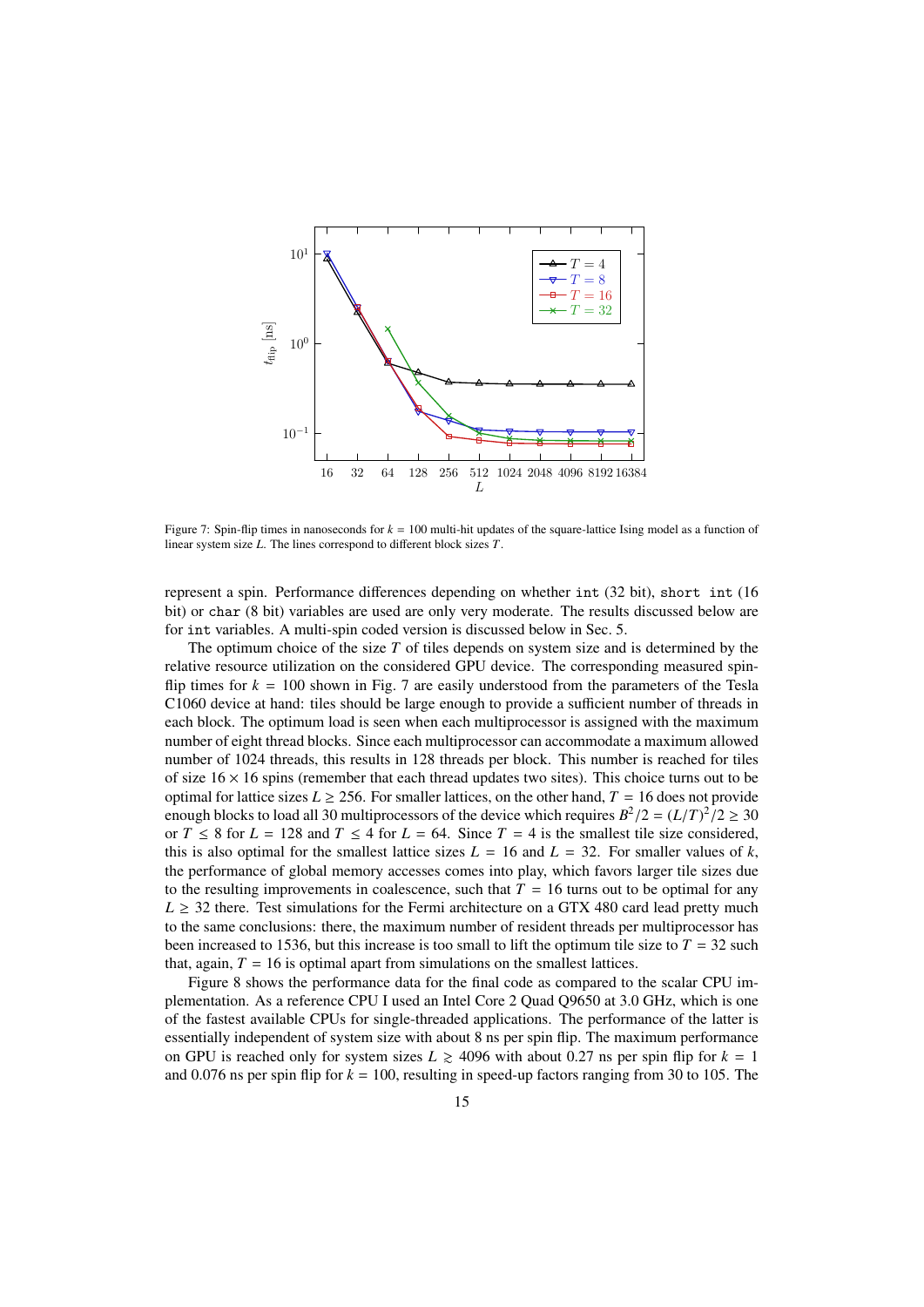

Figure 8: Time per spin-flip in the 2D Ising model on CPU and on GPU with different choices of *k*. GPU data are for the Tesla C1060 device apart from the lowest curve which is for a GTX 480 card. All data are for tile size  $T = 16$  and an inverse temperature  $\beta$  = 0.4 close to, but off the critical coupling. There is a weak temperature dependence of spin-flip times due to differences in the number of write operations.

Fermi architecture results in an extra speed-up of about 2.3 compared to the Tesla C1060 device, leading to a maximum performance of  $0.034$  ns per spin flip at  $k = 100$  or an overall speedup factor of 235 (the extra speedup for  $k = 1$  is even slightly larger, probably due to the reduced overhead of kernel calls for the Fermi architecture). Comparing to the previous implementation in Ref. [11], one notes that, probably due to inappropriate cache alignment, the (single-spin coded) CPU code used there is rather inefficient, such that, e.g., for a  $L = 4096$  system the code used here is about 10 times faster than that of Ref. [11] and 5 times faster than the results quoted in Ref. [23], leading to a rather unfavorable comparison for the CPU based systems in these works. Their multi-spin coded CPU version is less than a factor of two more efficient than the single-spin coded implementation used here (see below in Sec. 5 for a multi-spin coded version of the program used here). The maximum performance of the GPU implementation of Ref. [11] with 0.7 ns on the Tesla C1060 is about 2.6 times less than the present  $k = 1$  code and a factor of 9 slower at  $k = 100$ . The significant speedup at  $k = 1$  is due to the combined effect of the avoidance of bank conflicts in computing the local interaction energy, the fact that periodic boundaries do not need to be taken account with expensive modulo operations once the tile including its boundary layer has been loaded into shared memory, and the efficient implementation of the Metropolis criterion using texture fetches. The multi-spin coded GPU code (shared memory version) of Ref. [23] is about of the same performance as our single-spin coded version at  $k = 1$ .

In a practical application measurement cycles are required on top of the updates, of course. Energy measurements were here realized with tracking the local energy changes at each spin flip and combining them in a final parallel reduction step after the update. At  $k = 100$ , corresponding to only one measurement per one hundred lattice sweeps, the overhead is small, of the order of 10%, see the data collected in Fig. 9. At *k* = 1, the overhead is about 20%. In view of the potential problems with the quality of random numbers discussed above in Sec. 3.3, it is worthwhile to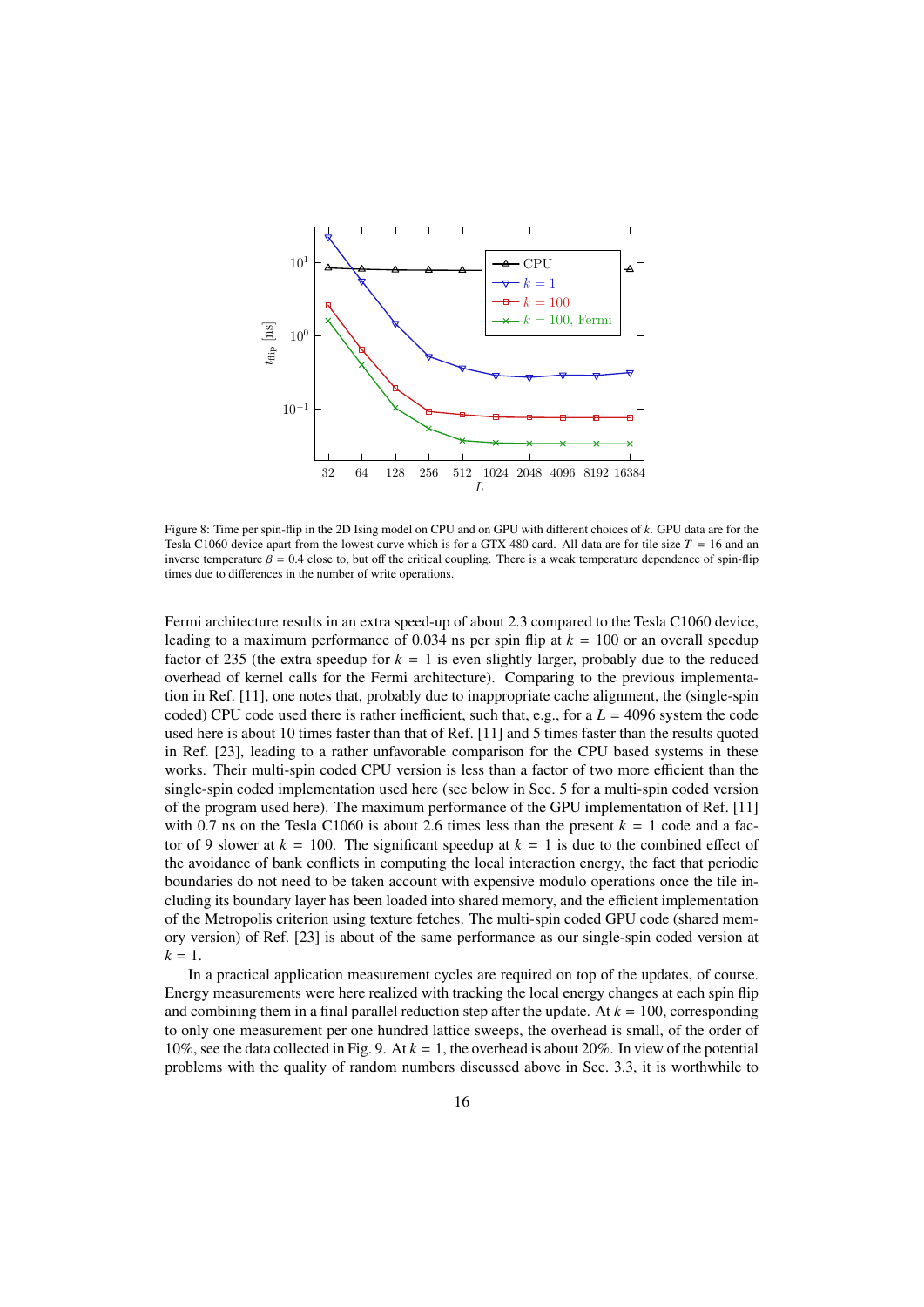

Figure 9: Spin-flip times in nanoseconds for the 2D Ising GPU code employing different random number generators and showing the effect of including energy measurements. All runs for  $k = 100$ .

check the influence of the different speeds of RNGs discussed above on the overall performance of the Ising simulation code. In a simulation as simple as the Metropolis update of the Ising model, a substantial fraction of time is spent for generating random numbers. Therefore, it is no surprise that it is found that the simulation is slower by a factor of 1.73 when using the LCG64 instead of the LCG32 generator and by a factor of 2.63 when using the lagged Fibonacci generator  $(k = 100, L = 16384)$ . In view of the good results for the randomly initialized LCG32 reported in Sec. 3.3, it is probably acceptable to use it for the considered model in view of its good performance. For other applications, however, this issue would need to be revisited.

### *3.6. Performance in 3D*

The generalization of the GPU code from two to three dimensions is straightforward, and only the part responsible for the correct bookkeeping in loading a tile into shared memory becomes more tedious to formulate. The range of allowable tile sizes is somewhat more restricted by the limitation of the available GPUs to 512 threads per block (resp. 1024 for Fermi). With the current setup, therefore, the only tile sizes that can be reasonably considered are  $T = 4$  and  $T = 8$ , if one restricts oneself to powers of two in system as well as in tile sizes. More general and, perhaps, versatile, setups could be reached by relaxing the power-of-two condition or considering tiles with non-unit aspect ratios, which might lead to additional slight increases in performance. For the sake of simplicity, however, I here refrain from introducing such complications.

The timing results for the 3D code are summarized in Fig. 10. The performance of the CPU code is essentially independent of lattice size within the considered range of  $L = 8$  up to  $L = 512$ , arriving at around 14 ns per spin flip on the reference CPU used here, which is slower than the 2D code by a bit more than the factor of  $6/4 = 3/2$  expected merely from the increased number of nearest neighbors to be included in energy calculations. For the GPU code, we find rather comparable performance from  $T = 4$  and  $T = 8$  with a slight advantage for the latter for lattice sizes exceeding  $L = 64$ . The maximum performance on the Tesla C1060 is around 0.13 ns (at  $k = 100$ ), about by the expected factor of 2/3 less than in two dimensions. The Fermi card is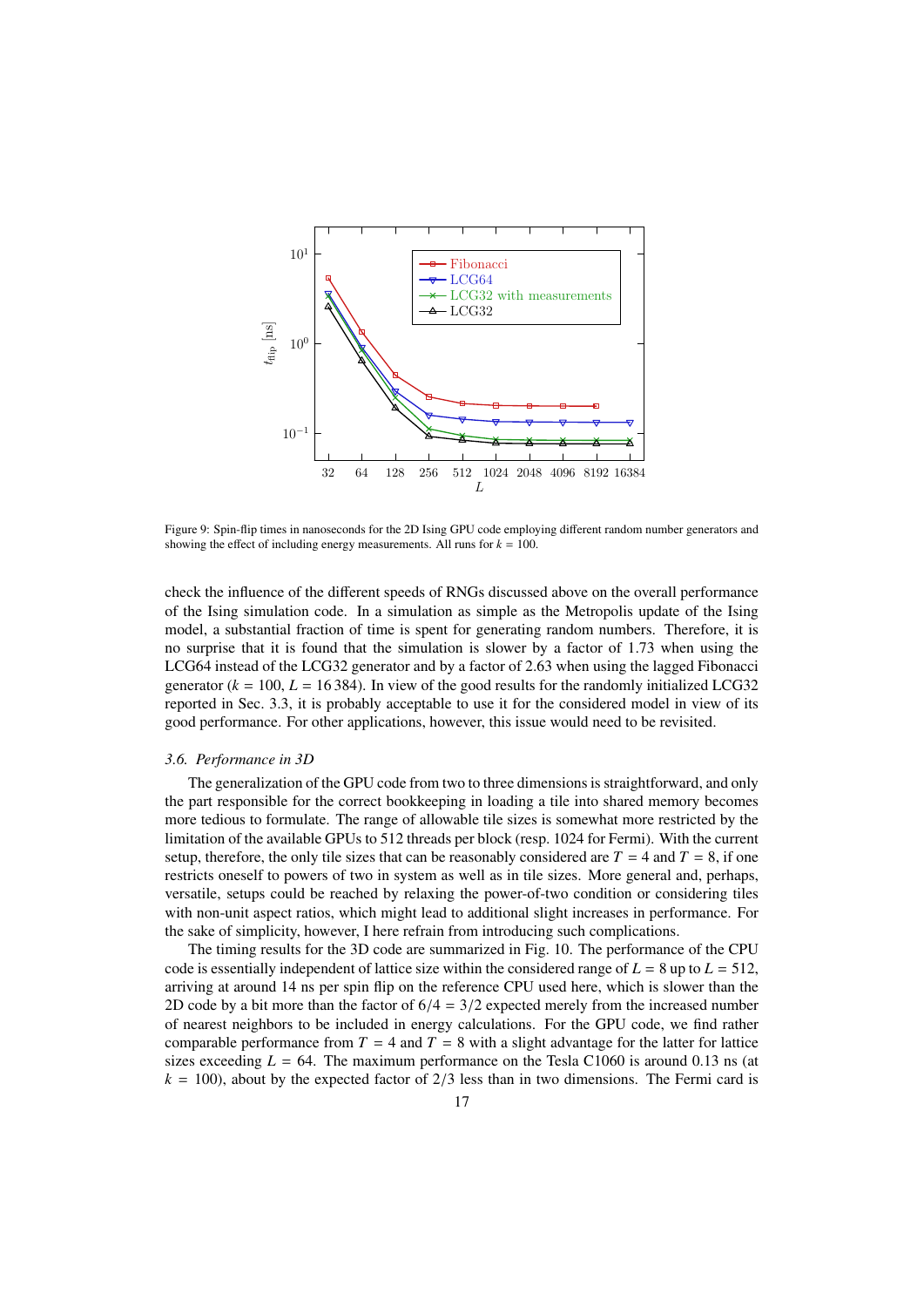

Figure 10: Timings per spin flip for the 3D Ising CPU code on the Tesla C1060 and GTX 480 (Fermi) devices as compared to the reference CPU implementation.

faster by another factor of 1.9, resulting in a peak performance of 0.067 ns per spin flip. As a consequence, the observed maximal speed-up factors are 110 for the C1060 and 210 for the GTX 480. These speed-ups are very close to those observed in two dimensions, such that the relative efficiency of the CPU and GPU implementations are practically identical in two and three dimensions.

# 4. Continuous spins

A natural generalization of the Ising model is to systems with continuous degrees of freedom, i.e., O(*n*) spin models with Hamiltonian

$$
\mathcal{H} = -J \sum_{\langle i,j \rangle} s_i \cdot s_j, \quad |s_i| = 1,
$$
\n(10)

which are, most often, more realistic for the description of real magnetic materials. For implementations of simulation algorithms on GPU, this offers the opportunity to test the relative performance of floating-point operations, an application for which GPUs are highly optimized by design, since their original purpose in rendering graphics in technical terms to a large percentage reduces to manipulations of matrices of floating-point numbers.

Since for the original graphics purposes calculations in double precision usually are not relevant, traditionally GPU devices have only offered single-precision arithmetic. Although double precision calculations could be emulated in software, native support for double precision arithmetic was only introduced with the GT200 architecture, but it came with a massive performance penalty, double precision being around eight times slower than single precision. Only with the recent Fermi architecture, this drawback has been partially removed, double precision calculations there being only around a factor of two slower than single precision arithmetic. Sufficient precision is certainly important for numerical algorithms that have a potential of accumulating rounding and finite-precision errors such as, e.g., molecular dynamics simulation codes. For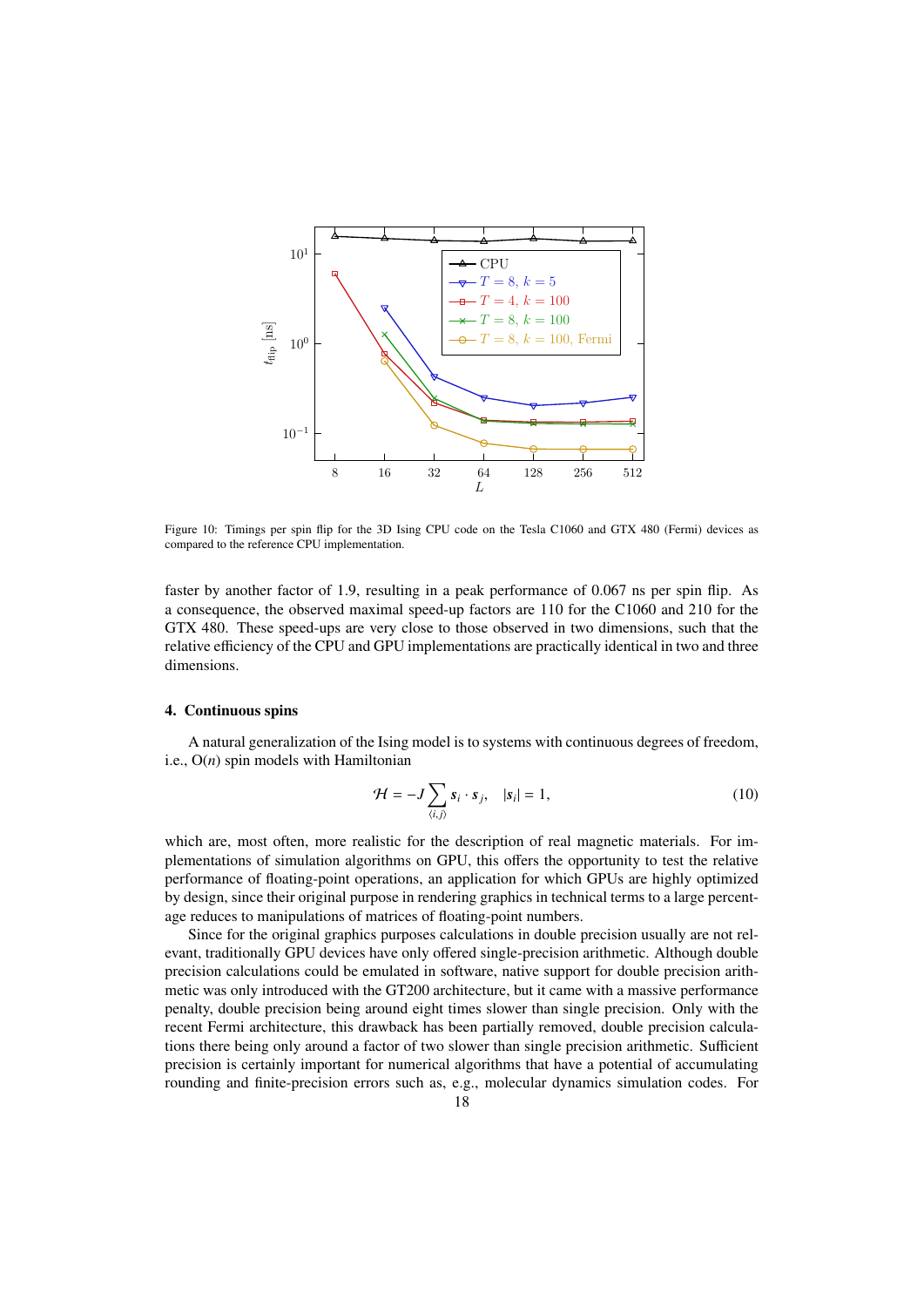

Figure 11: Timings per spin flip for the 2D Heisenberg model simulations on the Tesla C1060 and GTX 480 (Fermi) devices as compared to the reference CPU implementation. The data are for  $L = 4096$  and  $k = 100$ .

Monte Carlo simulations, on the other hand, it is rather obvious that due to the random sampling rounding errors and numerical accuracy are much less of an issue, and it might be acceptable to represent the degrees of freedom in single precision and use double precision only for accumulated quantities in measurements. Implementations in single and in double precision are benchmarked here, also from the point-of-view of the resulting accuracy.

In addition to the question of the number of digits, the floating-point implementation on CUDA devices is not completely compliant with the IEEE-754 floating-point standard which is otherwise practically universally accepted for current computing platforms. In particular, devices prior to the Fermi series do no support the so-called denormalization feature (for singleprecision calculations) that ensures sufficient accuracy for numbers close to zero. Furthermore, due to device-specific implementations, the accuracy of operations such as division and square root is sometimes less than the 0.5 units in the last place (ULP) prescribed by the IEEE standard. Additionally, there are some less dramatic deviations such as the absence of a signaling of floating-point exceptions, the lack of configurable rounding modes and others. The mentioned limitations are removed with the advent of Fermi cards, which can be configured to almost completely adhere to the IEEE standard. Regarding transcendental functions such as exponential, sine and logarithm, device-specific and highly performant, but less accurate, versions are provided in the CUDA framework in addition to the standard C library implementations that are also available [14]. (Note, however, that these highly performant implementations are only available in single-precision variants.) Apart from these questions of adherence to the floating-point standard and whether single-precision calculations are sufficient for the purpose at hand, one must keep in mind that parallel algorithms in themselves might lead to finite-precision effects which are different from those seen in serial algorithms. If for instance, a binary-tree algorithm is used to perform a parallel reduction over an array of values to evaluate their sum (as in the energy measurement code of the algorithms discussed here), the result will be slightly different to that found in a serial calculation since in finite precision addition is not commutative. Such effects can be reduced, however, with appropriate adaptations, for instance sorting the array by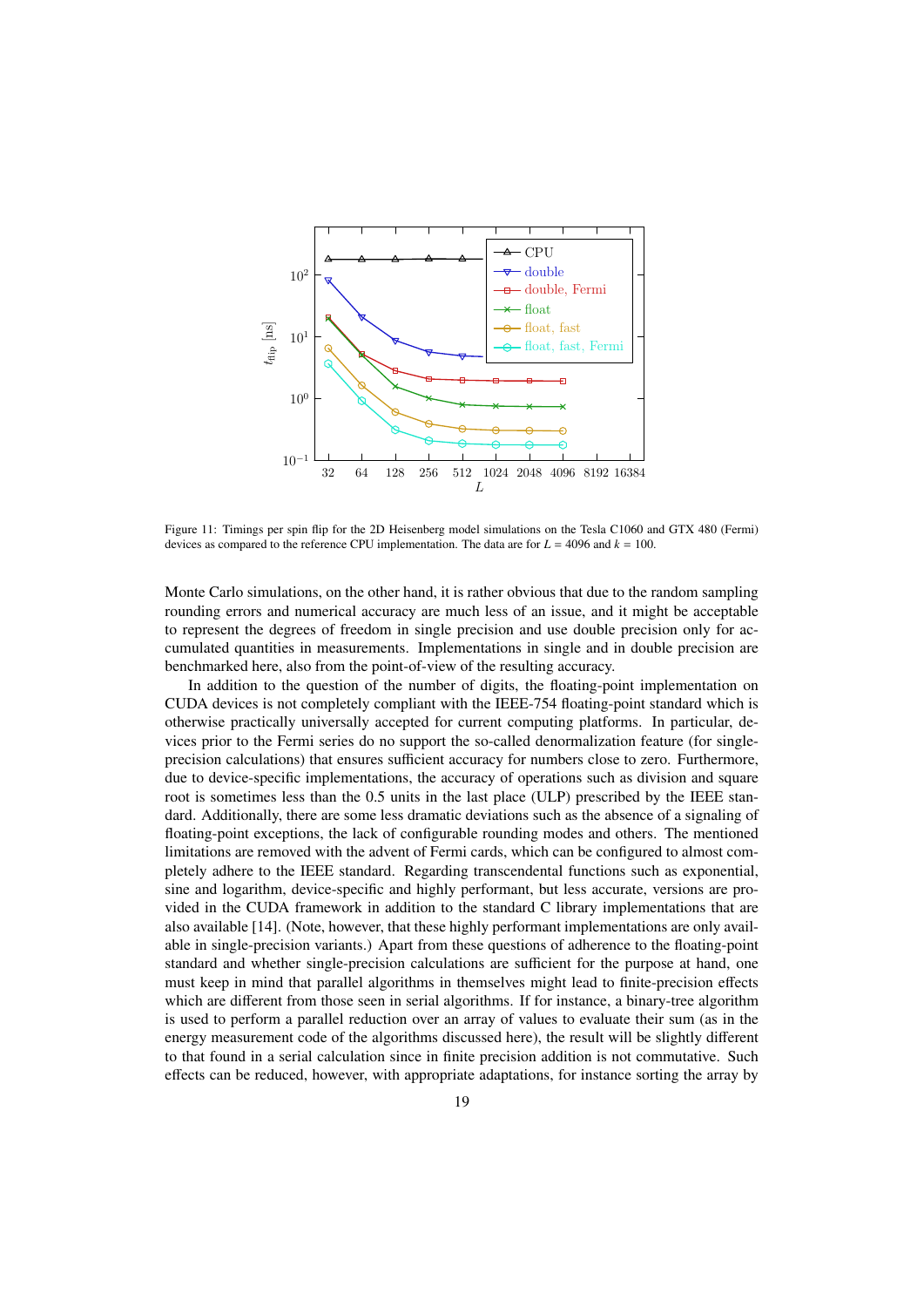| device                  | mode             | $t_{\text{flip}}$ [ns] | speedup |
|-------------------------|------------------|------------------------|---------|
| CPU (Intel Q9650)       | float or double  | 183.16                 |         |
|                         | float            | 0.74                   | 247     |
| Tesla C <sub>1060</sub> | float, fast_math | 0.30                   | 608     |
|                         | double           | 4.66                   | 39      |
|                         | float            | 0.50                   | 366     |
| <b>GTX 480</b>          | float, fast_math | 0.18                   | 1029    |
|                         | double           | 1.94                   | 94      |
|                         |                  |                        |         |

Table 2: Times per spin flip in ns for various implementations of single-spin flip simulations of the 2D Heisenberg model and speedup factors as compared to the CPU reference implementation. All data are for multi-hit updates with  $k = 100$ and system size  $L = 4096$ .

size prior to the reduction, such that values of similar magnitude are added first. Such considerations are not specific to GPUs, of course, but need to be taken into account whenever parallel algorithms come into play.

To study the effects of these particularities of the massively parallel GPU architecture on the performance and accuracy of a Monte Carlo simulation, a Metropolis single-spin update simulation code was benchmarked for the case of the Heisenberg model. For the sake of simplicity, a new spin orientation is proposed uniformly at each update step, independent of the previous orientation of the spin. In practice, this leads to poor acceptance rates at low temperatures which could be improved by proposing small modifications instead of uniform re-orientations. For the benchmarks considered here, however, this question is irrelevant, since local reorientations lead to almost identical results for the relative performance of the different implementations considered. In the standard implementation, drawing a random unit vector in three dimensions requires two random numbers and a total of five trigonometric function calls. In addition, there are 6*d* multiply-and-add operations for calculating the scalar products in determining the local energy change in an attempted flip for simulations on a *d*-dimensional (hyper-)cubic lattice. Compared to the Ising system, the exponentials in the Metropolis criterion (2) cannot be tabulated in advance, leading to an extra special-function call per attempted update. As a result of these differences, an update step for the Heisenberg model is significantly heavier with arithmetic operations than an Ising update which, however, from the point-of-view of GPU computing is a rather favorable situation since this reduces the probability of memory bandwidth limitations. (Note, however, that Heisenberg updates also require larger memory transfers since each spin variable requires three floating-point numbers.)

Figure 11 compares the resulting spin-flip times for various GPU and CPU implementations and a system size of  $4096 \times 4096$  spins. The CPU implementation has exactly the same performance for single and double precision implementations, which is plausible since most arithmetic units in current CPUs are double precision anyway. For single-precision calculations, the use of the intrinsic, fast implementations of the special functions results in a factor of 2.5 speedup of the entire code, while the use of double variables for representing spins results in an about sixfold slow-down for the Tesla C1060 and a fourfold slow-down for the Fermi card. Overall speedup factors are rather impressive, ranging from 39 for the double-precision version on the Tesla C1060 and 1029 for the single-precision code with fast special functions on the Fermi board, cf. the data collected in Tab. 2. It should be noted, of course, that reduced-precision implementations of special functions are, in principle, also possible on CPU architectures, such that the extra speed-up gained by the use of these functions is not specific to using GPUs.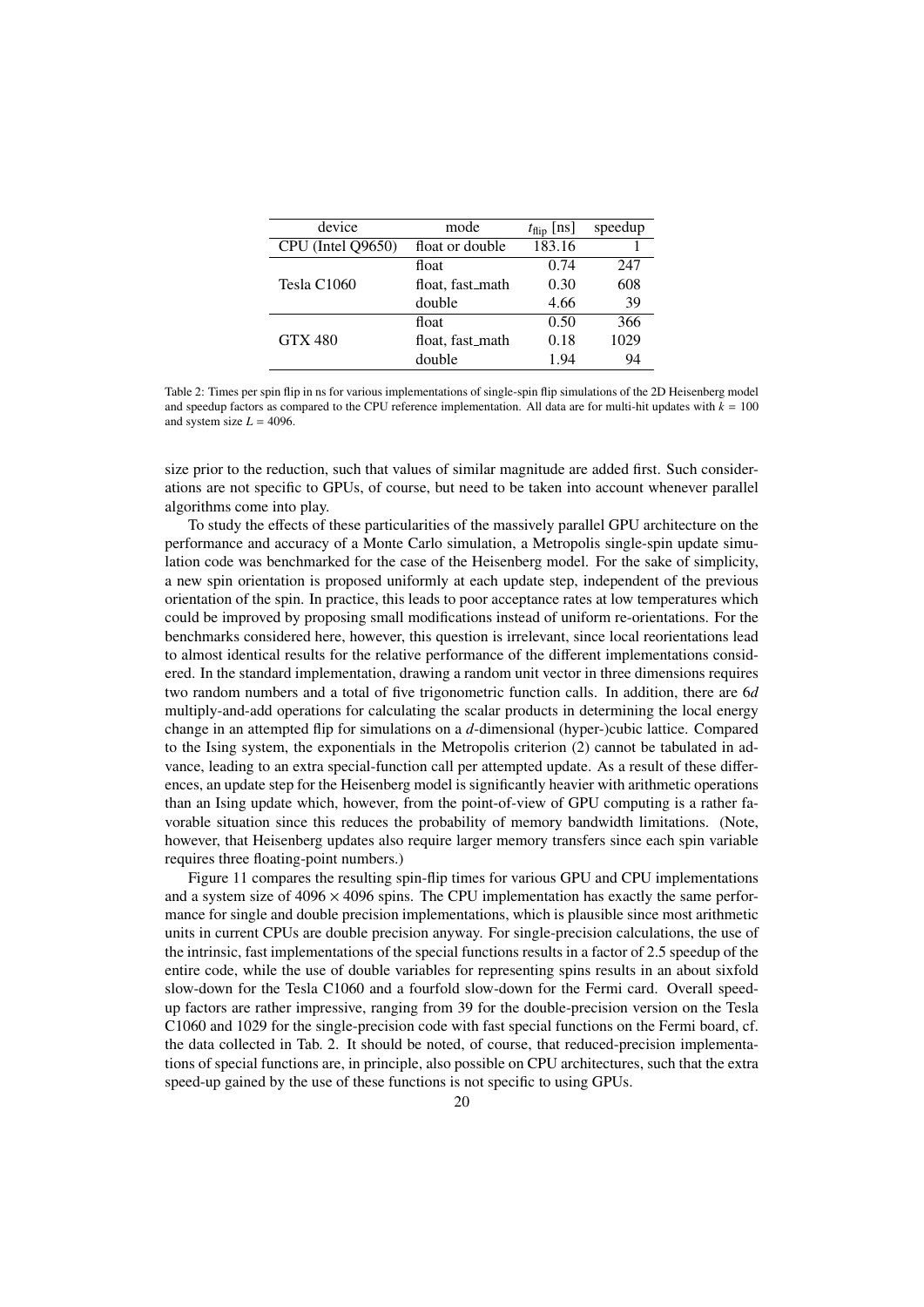

Figure 12: Average deviation of the spin normalization from unity in Heisenberg model simulations employing singleprecision floating point arithmetic on CPU and on GPU as a function of the number of lattice sweeps.

To see whether numerical stability and finite precision are relevant for the calculations considered here, deviations from the required normalization  $|s_i| = 1$  have been monitored for the different implementations. As can be seen from the results presented in Fig. 12, a drift of normalization is not an issue here. As expected, deviations of  $|s_i|$  from unity are of the order of 10<sup>−</sup><sup>8</sup> for single-precision implementations uniformly for CPU as well as GPU implementations. Maybe surprisingly, deviations are even somewhat smaller for the GPU codes than for the CPU implementation. Using the fast intrinsic implementations of special functions, on the other hand, reduces the accuracy by about one digit, such that deviation are of the order of  $10^{-7}$  there. Estimates of the magnetization, internal energy and specific heat extracted from the simulation runs also have been compared between the different implementations and, at the given level of statistical accuracy, no significant deviations have been observed. (Note that reductions in the measurement cycles have been implemented in double precision.) It appears justified, therefore, to claim that for spin model simulations a representation of the spin variables in single precision, while still doing measurements in double precision, does not introduce systematic deviations of relevance as compared to statistical fluctuations. The same seems to be valid even when using the fast intrinsic, reduced accuracy implementations of the special functions. In view of the dramatic speed-ups observed in particular for the "float, fast math" implementation, cf. Tab. 2, this appears encouraging.

# 5. Spin glass

Computationally particularly demanding problems in the field of spin systems occur for models with quenched disorder [19]. The nature of fluctuations between disorder realizations typically requires averages over at least several thousand disorder configurations to enable reliable results. For the case of spin glasses, where disorder is accompanied by the presence of competing interactions, each disorder configuration exhibits extremely slow dynamics close to or below the spin-glass transition. Since no effective cluster algorithms are available for spin glasses (with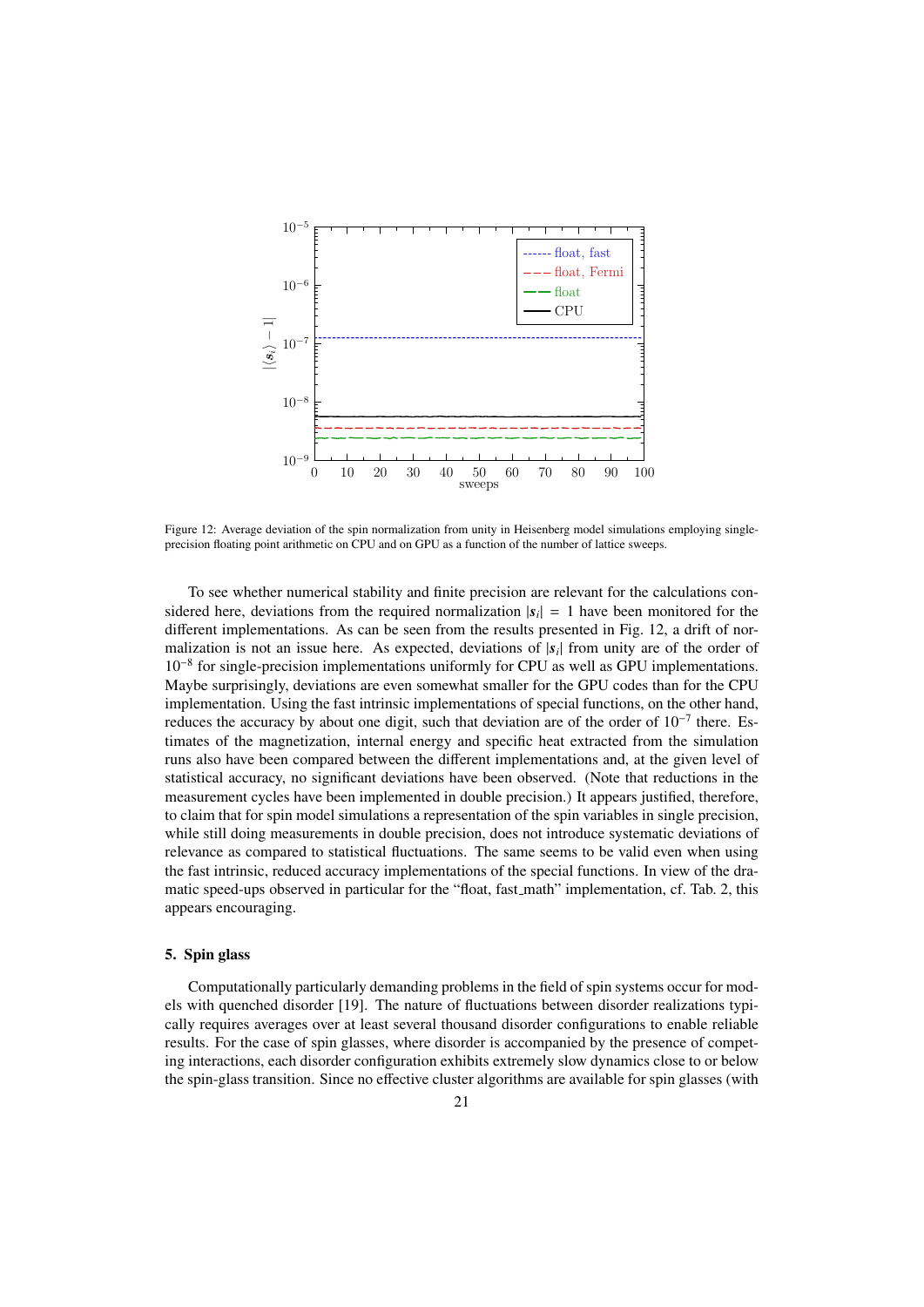

Figure 13: Spin-flip times in ns for simulating  $N_{\text{replica}}$  independent disorder realizations of a 16 × 16 Ising spin glass system on the GT200 and Fermi architectures as compared to the CPU implementation.

the exception of systems in two dimensions [21]), simulations are restricted to single-spin updates, and the combined effect of disorder average and slow relaxation results in rather excessive computational requirements. It is not surprising, therefore, that a number of special-purpose computers have been constructed for such problems, the most recent being the Janus machine based on FPGAs [7].

The trivial parallelism inherent in the disorder average and the necessary restriction to local spin updates appears to render spin-glass problems ideal candidates to profit from the massively parallel architecture of GPUs. To see to which degree such hopes are borne out in real implementations, I studied the short-range Edwards-Anderson Ising spin glass model with Hamiltonian

$$
\mathcal{H} = -\sum_{\langle i,j \rangle} J_{ij} s_i s_j, \quad s_i = \pm 1,
$$
\n(11)

where the exchange couplings  $J_{ij}$  are quenched random variables, here drawn from a symmetric bimodal distribution  $P(J_{ij}) = \frac{1}{2}\delta(J_{ij} - J) + \frac{1}{2}\delta(J_{ij} + J)$ . Compared to the ferromagnetic Ising model (1) the disordered version (11) requires the values of the countings *L*, to be taken into model (1), the disordered version (11) requires the values of the couplings  $J_{ii}$  to be taken into account when calculating the energy change of a spin flip such that an additional data structure for the couplings becomes necessary. For the tiled algorithm described in Sec. 3.2 above, the values of  $J_{ij}$  inside of each tile need to be loaded into shared memory in addition to the spin field. Furthermore, a number  $N_{\text{reolica}}$  of completely independent instances of the spin system with different coupling values can be simulated in parallel. These different instances are mapped to different thread blocks in the GPU architecture. Apart from these changes, the algorithm is identical to the implementation described for the ferromagnetic model.

The spin-flip times resulting from this implementation are displayed in Fig. 13 as a function of the number *N*replica of disorder realizations simulated simultaneously. The reference CPU implementation performs at around 14.6 ns per spin flip on the Intel Q9650 CPU used here, essentially independent of the number of realizations as those are merely worked on in sequence there. The GPU code reaches a maximum performance of 0.15 ns on the Tesla C1060 and 0.<sup>07</sup>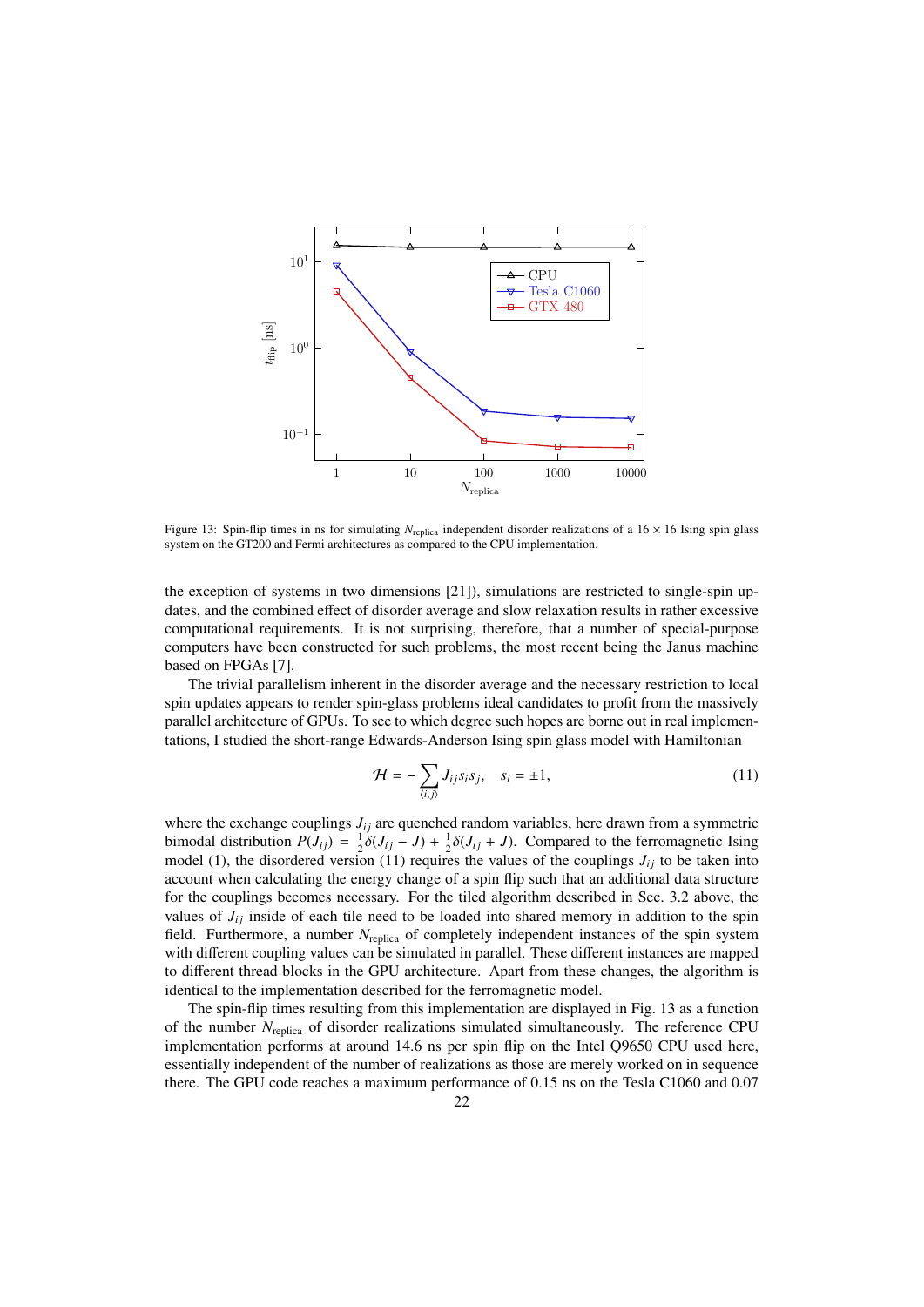

Figure 14: Spin-flip times in ns for simulations of the Ising spin-glass using asynchronous multi-spin coding with either  $w = 32$  or  $w = 64$  bit variables as a function of the number of disorder realizations. Simulations are for a  $16 \times 16$  system, comparing CPU and GPU codes on various devices.

ns on the Fermi card, respectively, corresponding to speed-ups of 95 (C1060) and 208 (GTX 480). These speed-ups are practically identical to the maximum speed-ups observed for the ferromagnetic model, whereas in absolute terms due to the extra calculations related to the nonuniform couplings the CPU and GPU implementations for the spin-glass model are about a factor of two slower than the ferromagnetic codes.

It is well known that storing the inherently one-bit information of the orientation of an Ising spin in a (typically) 4-byte integer variable is a wasteful operation and packing several spin variables in each machine word can result in significant performance improvements [47]. While for the case of ferromagnetic models the only possible implementation needs to pack a number of spins from the same lattice into one word of *w* bits, leading to a somewhat involved sequence of bit-wise operations becoming necessary in order to perform the Metropolis updates of the coded spin in parallel [47] ("synchronous" multi-spin coding [7]), the situation in the presence of quenched disorder implies that one can also code  $w$  spins in the same spatial location of *independent* Ising lattices corresponding to different disorder configurations in one word ("asynchronous" multi-spin coding [7]). This setup allows for very efficient implementations using only a few bit-wise operations. Depending on the type of integers used, currently  $w = 32$  or  $w = 64$  spins can be represented in one variable. In parallel, 32 or 64 values of bimodal couplings of different realizations are stored in another field of integers. The resulting performance characteristics are shown in Fig. 14. The CPU code performs at 0.41 ns per spin flip for  $w = 32$ and a significantly better 0.18 ns for  $w = 64$ , corresponding to a speedup of 35 and 79 as compared to the single-spin coded CPU version for  $w = 32$  and  $w = 64$ , respectively<sup>3</sup>. The GPU implementation performs at around 6.6 ps for 32-bit and 7.5 ps for 64-bit on the Tesla C1060 card. The rather disappointing result for the  $w = 64$  version shows that the GT200 architecture

<sup>&</sup>lt;sup>3</sup>Note that here I am using the *same* random number to update each of the  $w = 32$  or  $w = 64$  spins, which appears justified in view of the statistical independence of the coupling realizations. This setup was previously tested for the Ising spin glass in three dimensions and no significant correlation effects were observed [48].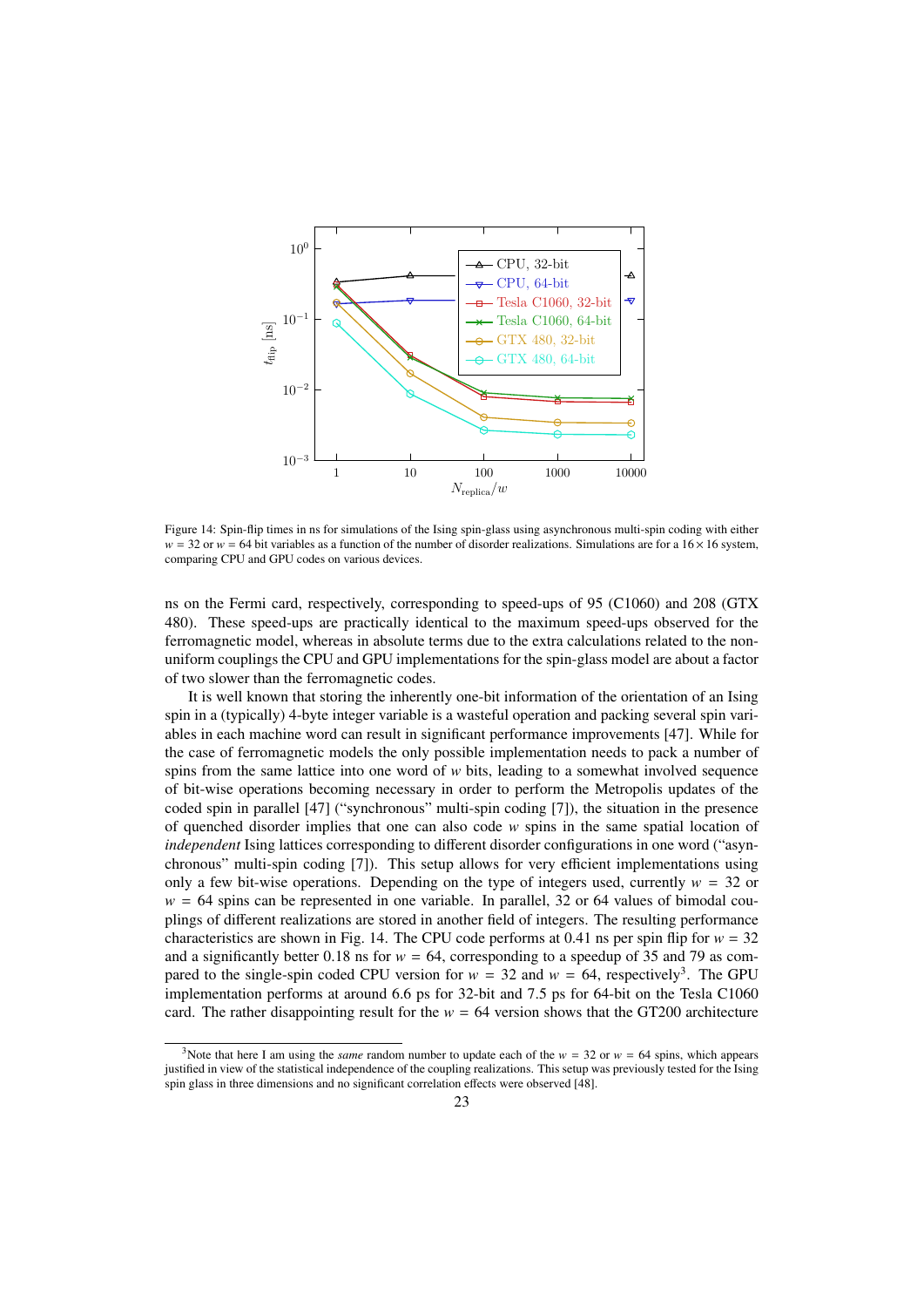is not optimized for 64-bit operations. On the GTX 480 Fermi card, on the other hand, the 64-bit multi-spin coded implementation runs as fast as 2.3 ps per spin flip as compared to 3.4 ps for the 32-bit version. The resulting optimal speed-ups compared to the CPU code are hence around 30 for the Tesla C1060 and around 80 for the GTX 480. For the Fermi card, the resulting code runs around 55 times faster than the (synchronous) multi-spin coded simulation of the ferromagnetic model discussed in Ref. [23]. It is worthwhile to note that Janus performs at around 16 ps per spin flip on the 3D Ising spin glass [7]. Circumstances forbid a clear-cut comparison here, however, since the Janus code uses synchronous multi-spin coding and a somewhat better random-number generator. Still, it appears fair to say that an appropriate GPU implementation seems to play in the same league as the special-purpose computer Janus at a much smaller investment in capital and human resources.

# 6. Parallel tempering

A rather powerful technique for the simulation of systems with complex free energy landscapes, including spin glasses and bio-polymers, is given by the parallel tempering or replica exchange algorithm [5, 49]. There, a number of identical copies of a system are simulated at a set of different, closely neighboring temperatures. In addition to any chosen intra-replica update, such as the single spin flips according to the Metropolis criterion (2), at fixed intervals an interchange of configurations (typically) simulated at neighboring temperatures is attempted and accepted with the generalized Metropolis probability

$$
p_{\rm acc}(\{s_i\}, \beta \mapsto \{s'_i\}, \beta') = \min\left[1, e^{\Delta \beta \Delta E}\right],\tag{12}
$$

where  $\Delta E = E({s_i'}) - E({s_i})$  and  $\Delta \beta = \beta' - \beta$ . With a properly chosen set of temperatures [50–52] this additional undate allows for configurations with slow dynamics at low temperatures to 52], this additional update allows for configurations with slow dynamics at low temperatures to successively diffuse to high temperatures, decorrelate there and finally return back to the lowtemperature phase, likely arriving in a different valley of a complex free-energy landscape than where it started from.

Through its inherent parallelism of intra-replica updates, this scheme appears to be well suited for the massively parallel architecture of current GPUs. It is tested here in a reference implementation for the ferromagnetic Ising model along the lines of the previously discussed single spin-flip code. The additional copies of the system are mapped to additional thread blocks running in parallel. Since the configurational energy is calculated online from the energy changes of single spin flips via a binary-tree reduction algorithm on tiles, it is automatically available after lattice sweeps and hence its determination does not incur any extra overhead. In the current implementation, replica exchange steps are performed on CPU since the computational effort is low and synchronization between thread blocks is required. As usual, instead of exchanging configurations between replicas only the corresponding temperatures are swapped. The Boltzmann factors according to (2) can still be tabulated, and are now implemented on GPU as fetches from a two-dimensional texture. A successful replica exchange then requires an update of the texture which is easily possible in the current setup as the exchange moves are carried out on CPU.

The benchmark results of the parallel tempering simulation of the 2D Ising model on GPU and CPU is shown in Fig. 15. I chose to use  $n = 20$  replicas at equally spaced inverse temperatures in the interval  $\beta = [0.1, 0.15]$ . In a real-world application one would probably want to use a more elaborate scheme for choosing these temperatures [50, 51], but these questions do not have any bearing on the benchmark calculations performed here. As is clearly visible, the presence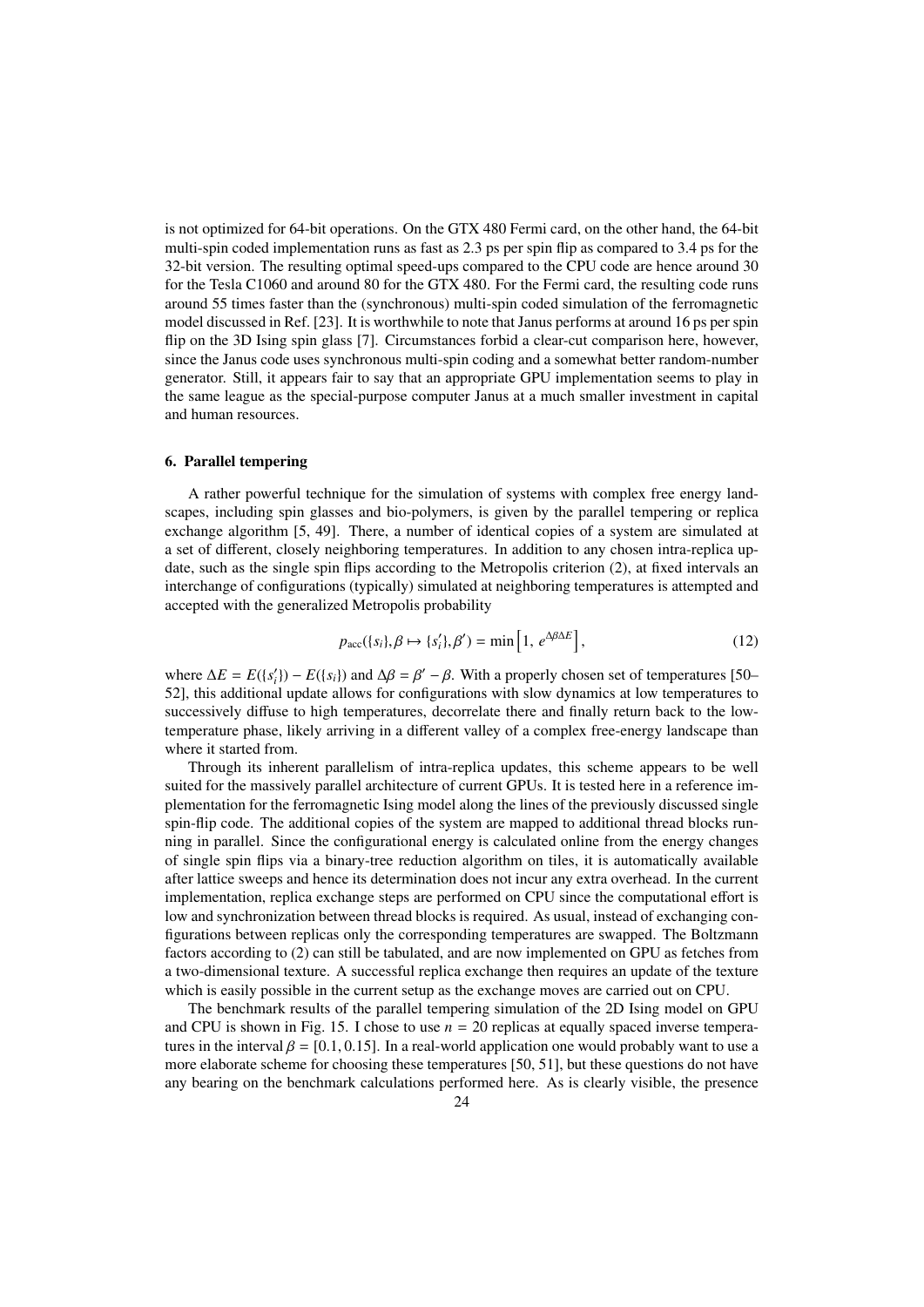

Figure 15: Spin-flip times for a parallel-tempering simulation of the 2D Ising model as a function of system size. Simulations were performed on the range of inverse temperatures  $\beta = [0.1, 0.15]$  with  $n = 20$  replicas with one exchange attempt per 100 sweeps of spin flips.

of additional copies of the system leads to a much better resource utilization for smaller system sizes than that observed for the single-spin flip simulations. Hence, significant speed-ups are observed already for small systems. The CPU code performs at a constant 11 ns per combined spin-flip and replica exchange move (mixed at a ratio of one exchange move per one hundred lattice sweeps). The GPU code arrives at a maximum of around 0.089 ns for the Tesla C1060 and 0.057 ns for the GTX 480 at  $L = 2048$ . The speed-up reaches up to 130 (C1060) resp. 200 (GTX 480) at *L* = 2048, but is already 109 (C1060) resp. 151 (GTX 480) for the *L* = 64 system. As for disordered systems due to the severe slowing down usually only rather small systems can be studied, good performance of the code is crucial in this regime. Increasing the number of exchange moves to one in ten lattice sweeps reduces the maximum performance of the GPU implementation somewhat to 0.11 ns (C1060) and 0.070 ns (GTX 480), respectively.

# 7. Conclusions

Current GPUs have a significant potential for speeding up scientific calculations as compared to the more traditional CPU architecture. In particular, this applies to the simulation of systems with local interactions and local updates, where the massive parallelism inherent to the GPU design can work efficiently thanks to appropriate domain decompositions. The simulation of lattice spin systems appears to be a paradigmatic example of this class as the decomposition remains static and thus no significant communication overhead is incurred. Observing substantial speedups by factors often exceeding two orders of magnitude as for the case studies reported here requires a careful tailoring of implementations to the peculiarities of the considered architecture, however, in particular paying attention to the hierarchic organization of memories (including more exotic ones such as texture memory), the avoidance of branch divergence and the choice of thread and block numbers commensurate with the capabilities of the cards employed. For achieving good performance, it is crucial to understand how these devices hide the significant latency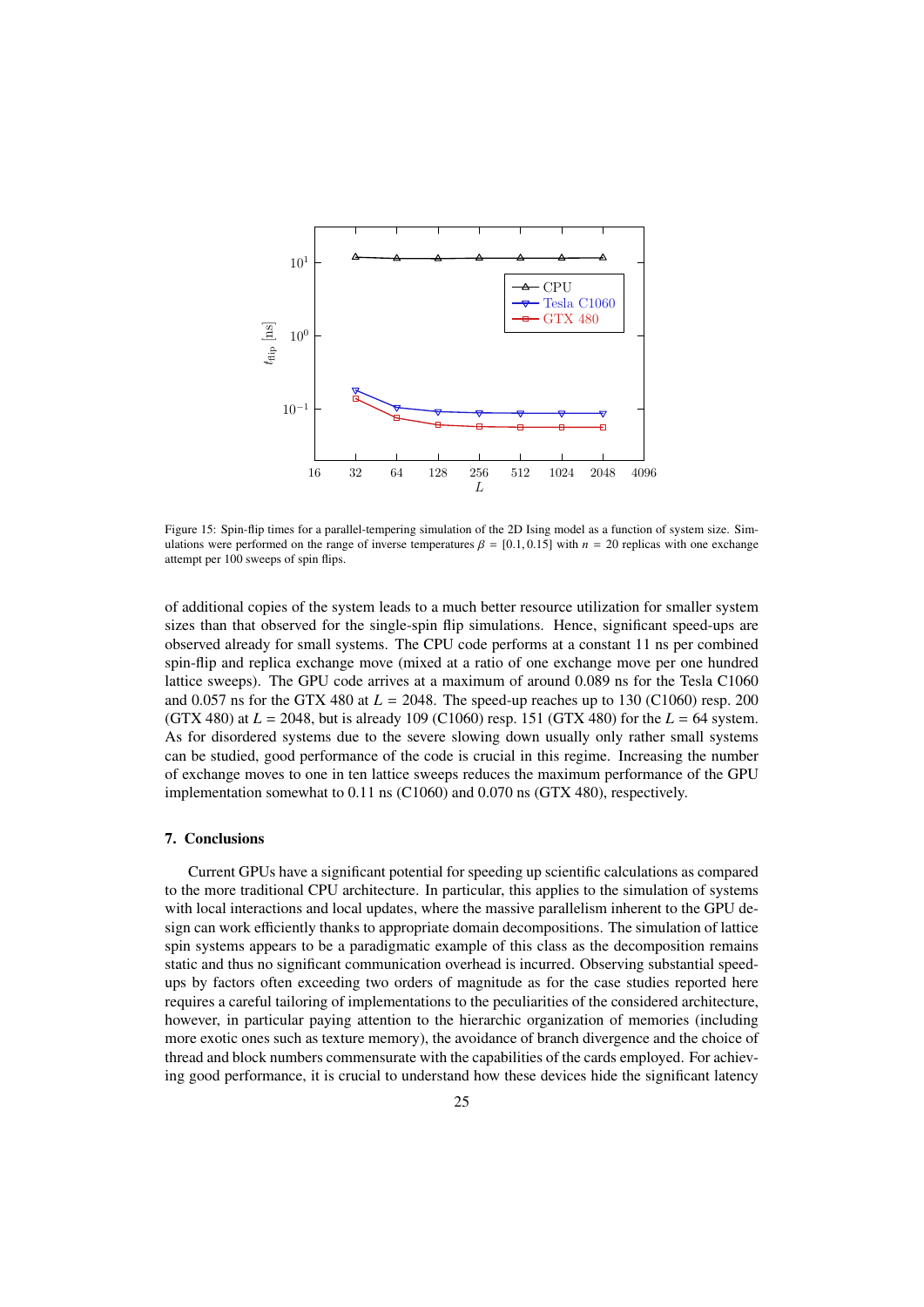of accessing those memories that do not reside on die through the interleaved scheduling of a number of execution threads significantly exceeding the number of available computing cores. It is encouraging that employing such devices with the rather moderate coding effort mediated by high-level language extensions such as NVIDIA CUDA or OpenCL updating times in the same ballpark as those of special purpose machines such as Janus [7] with a vastly higher development effort can be reached.

A regularly uttered objection against the systematic use of GPUs for scientific computing criticizes them as being a possibly too special and exotic architecture with unknown future availability and architectural stability as compared to the traditional and extremely versatile x86 CPU design. While there is certainly some truth to this argument, there can be no doubt about the fact that massive parallelism is not only the present state of the GPU architecture, but also the future of CPU based computing. As of this writing, Intel CPUs feature up to eight cores and AMD chips up to twelve cores per die, the corresponding road-maps projecting even significantly more cores in the foreseeable future. Supercomputers will soon count their number of cores in the millions. Due to this development, serial computing will not remain a viable option for serious computational science much longer. Much effort will need to be invested in the years to come into solving scientific problems employing a *massive* number of parallel computational units. In this respect, GPU computing, apart from currently being more efficient for many problems in terms of FLOP/s per Watt and per Euro than CPU based solutions, is rather less exotic than pioneering.

An ideal application for GPU computing in the field of the simulation of spin systems appear to be disordered systems, where cluster algorithms are in general not efficient and a natural parallelism occurs from the quenched average over disorder, possibly combined with the parallel tempering algorithm. Using asynchronous multi-spin coding for the Ising spin glass, spin flip times down to 2 ps can be achieved. Systems with continuous spins are particularly well suited for GPU deployment, since one finds a relatively stronger overhead of arithmetic operations over memory fetches as compared to systems with discrete spins there. For the Heisenberg model, speed-ups up to a factor of 1000 can be obtained when making use of the highly optimized special function implementations in single precision. While these examples of single-spin flip simulations look rather promising, it is clear that other well-established simulation algorithms for spin systems are less well suited for the parallelism of GPUs, including the cluster algorithms in the vicinity of critical points, where spin clusters spanning the whole system need to be identified, or multi-canonical and Wang-Landau simulations, which require access to the current values of a global reaction coordinate (such as, e.g., the energy or magnetization) for each single spin flip, thus effectively serializing all spin updates. It is a challenge for future research to find implementations or modifications of such algorithms suitable for massively parallel computers [20].

### Acknowledgments

I am indebted to T. Yavors'kii for a careful reading of the manuscript. Support by the DFG through the Emmy Noether Programme under contract No. WE4425/1-1 and by the Schwerpunkt für rechnergestützte Forschungsmethoden in den Naturwissenschaften (SRFN Mainz) is gratefully acknowledged.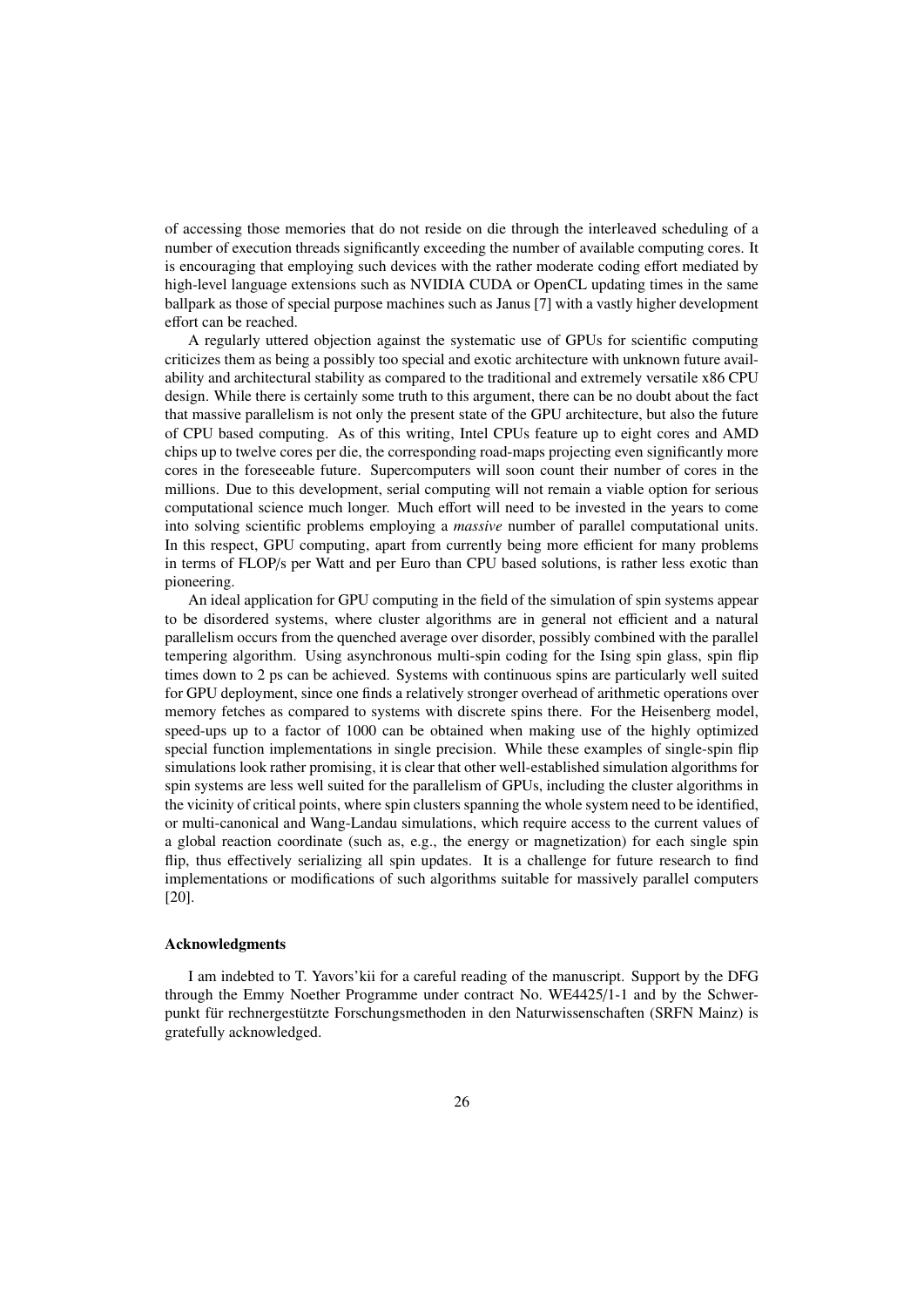#### References

- [1] N. Metropolis, A. W. Rosenbluth, M. N. Rosenbluth, A. H. Teller, E. Teller, Equation of state calculations by fast computing machines, J. Chem. Phys. 21 (1953) 1087–1092.
- [2] D. Kandel, E. Domany, General cluster Monte Carlo dynamics, Phys. Rev. B 43 (1991) 8539–8548.
- [3] A. M. Ferrenberg, R. H. Swendsen, Optimized Monte Carlo data analysis, Phys. Rev. Lett. 63 (1989) 1195.
- [4] B. A. Berg, T. Neuhaus, Multicanonical ensemble: A new approach to simulate first-order phase transitions, Phys. Rev. Lett. 68 (1992) 9.
- [5] K. Hukushima, K. Nemoto, Exchange Monte Carlo method and application to spin glass simulations, J. Phys. Soc. Jpn. 65 (1996) 1604.
- [6] H. W. J. Blöte, L. N. Shchur, A. L. Talapov, The cluster processor: New results, Int. J. Mod. Phys. C 10 (1999) 1137–1148.
- [7] F. Belletti, M. Cotallo, A. Cruz, L. A. Fernandez, A. G. Guerrero, M. Guidetti, A. Maiorano, F. Mantovani, E. Mari- ´ nari, V. Martín-Mayor, A. Muñoz Sudupe, D. Navarro, G. Parisi, S. P. Gaviro, M. Rossi, J. J. Ruiz-Lorenzo, S. F. Schifano, D. Sciretti, A. Tarancón, R. L. Tripiccione, Janus: An FPGA-based system for high-performance scientific computing, Comput. Sci. Eng. 11 (2009) 48–58.
- [8] G. Goldrian, T. Huth, B. Krill, J. Lauritsen, H. Schick, I. Ouda, S. Heybrock, D. Hierl, T. Maurer, N. Meyer, A. Schäfer, S. Solbrig, T. Streuer, T. Wettig, D. Pleiter, K. H. Sulanke, F. Winter, H. Simma, S. F. Schifano, R. Tripiccione, A. Nobile, M. Drochner, T. Lippert, Z. Fodor, QPACE: Quantum chromodynamics parallel computing on the cell broadband engine, Comput. Sci. Eng. 10 (2008) 46–54.
- [9] S. Tomov, M. McGuigan, R. Bennett, G. Smith, J. Spiletic, Benchmarking and implementation of Probability-Based simulations on programmable graphics cards, Computers & Graphics 29 (2005) 71.
- [10] J. A. van Meel, A. Arnold, D. Frenkel, S. F. Portegies Zwart, R. G. Belleman, Harvesting graphics power for MD simulations, Mol. Simul. 34 (2008) 259–266.
- [11] T. Preis, P. Virnau, W. Paul, J. J. Schneider, GPU accelerated Monte Carlo simulation of the 2D and 3D Ising model, J. Comput. Phys. 228 (2009) 4468.
- [12] M. Bernaschi, G. Parisi, L. Parisi, Benchmarking GPU and CPU codes for Heisenberg spin glass over-relaxation, Comput. Phys. Commun. 182 (2011) 1265–1271.
- [13] The Green500 List: Environmentally responsible supercomputing, http://www.green500.org.
- [14] CUDA zone Resource for C developers of applications that solve computing problems, http://www.nvidia. com/object/cuda\_home\_new.html.
- [15] OpenCL The open standard for parallel programming of heterogeneous systems, http://www.khronos.org/ opencl/.
- [16] A. Pelissetto, E. Vicari, Critical phenomena and renormalization-group theory, Phys. Rep. 368 (2002) 549.
- [17] P. G. de Gennes, Wetting: statics and dynamics, Rev. Mod. Phys. 57 (1985) 827-863.
- [18] B. Svetitsky, L. G. Yaffe, Critical behavior at finite-temperature confinement transitions, Nucl. Phys. B 210 (1982) 423–447.
- [19] A. P. Young (Ed.), Spin Glasses and Random Fields, World Scientific, Singapore, 1997.
- [20] M. Weigel, Connected component identification and cluster update on GPU, Preprint arXiv:1105.5804.
- [21] J. Houdayer, A cluster Monte Carlo algorithm for 2-dimensional spin glasses, Eur. Phys. J. B 22 (2001) 479.
- [22] N. G. Dickson, K. Karimi, F. Hamze, Importance of explicit vectorization for CPU and GPU software performance. Preprint arXiv:1004.0024.
- [23] B. Block, P. Virnau, T. Preis, Multi-GPU accelerated multi-spin Monte Carlo simulations of the 2D Ising model, Comp. Phys. Commun. 181 (2010) 1549–1556.
- [24] T. Levy, G. Cohen, E. Rabani, Simulating lattice spin models on graphics processing units, J. Chem. Theory Comput. 6 (2010) 3293–3301.
- [25] K. Hawick, A. Leist, D. Playne, Regular lattice and Small-World spin model simulations using CUDA and GPUs, Int. J. Parallel Prog. 39 (2011) 183–201.
- [26] J. J. Tapia, R. M. D'Souza, Parallelizing the cellular Potts model on graphics processing units, Comput. Phys. Commun. 182 (2011) 857–865.
- [27] A. Campos, J. Pecanha, P. Pampanelli, R. de Almeida, M. Lobosco, M. Vieira, De, Parallel implementation of the Heisenberg model using Monte Carlo on GPGPU, in: B. Murgante, O. Gervasi, A. Iglesias, D. Taniar, B. Apduhan (Eds.), Computational Science and Its Applications - ICCSA 2011, volume 6784 of *Lecture Notes in Computer Science*, Springer Berlin / Heidelberg, Berlin, Heidelberg, 2011, pp. 654–667.
- [28] J. D. Owens, M. Houston, D. Luebke, S. Green, J. E. Stone, J. C. Phillips, GPU computing, Proceedings of the IEEE 96 (2008) 879–899.
- [29] D. B. Kirk, W. W. Hwu, Programming Massively Parallel Processors, Elsevier, Amsterdam, 2010.
- [30] B. A. Berg, Markov Chain Monte Carlo Simulations and Their Statistical Analysis, World Scientific, Singapore, 2004.